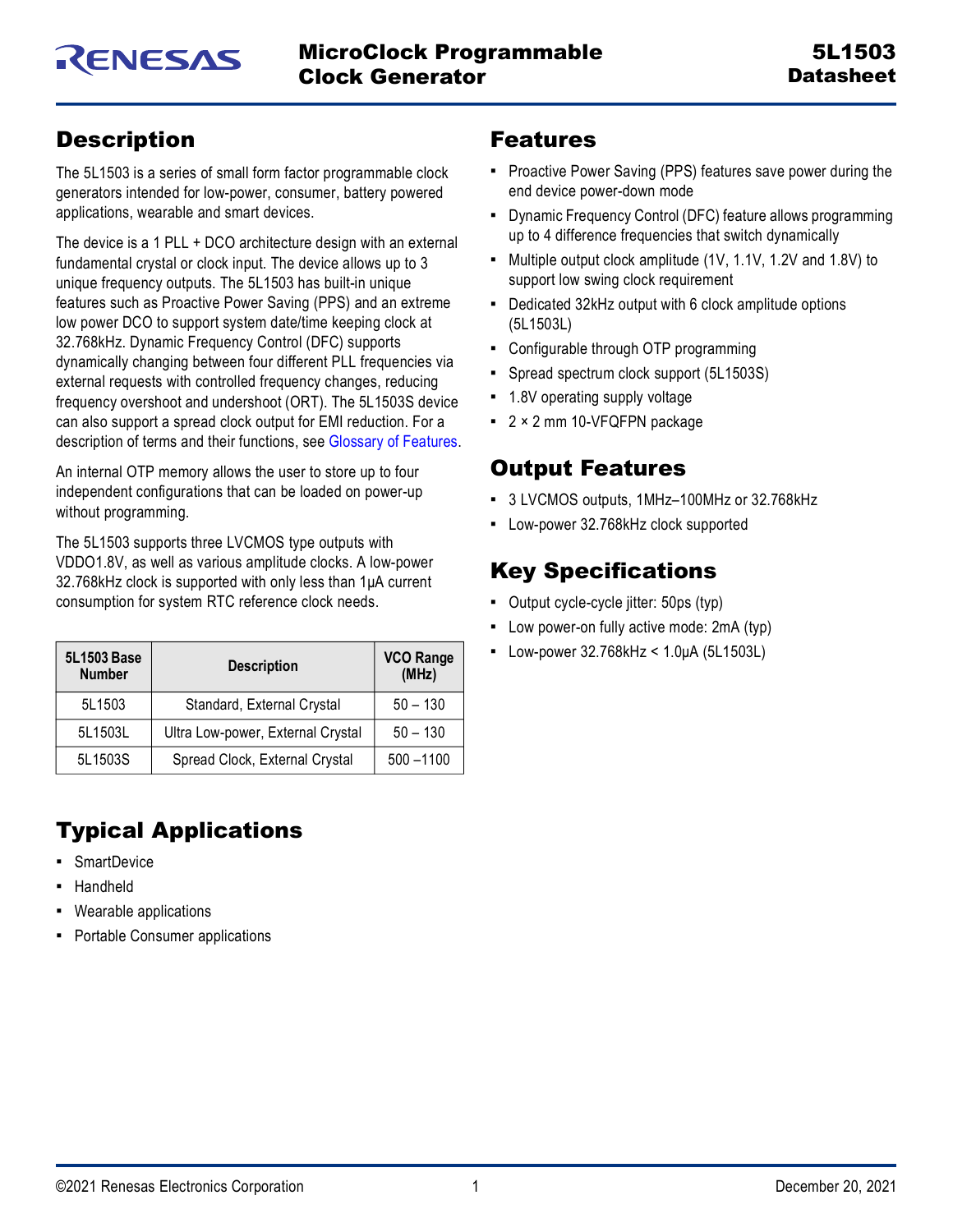# **Contents**

| DFC-Dynamic Frequency Control (1000) (1000) (2000) (2000) (2000) (2000) (2000) (2000) (2000) (2000) (2000) (20 |
|----------------------------------------------------------------------------------------------------------------|
|                                                                                                                |
|                                                                                                                |
|                                                                                                                |
|                                                                                                                |
|                                                                                                                |
|                                                                                                                |
|                                                                                                                |
|                                                                                                                |
|                                                                                                                |
|                                                                                                                |
|                                                                                                                |
|                                                                                                                |
|                                                                                                                |
|                                                                                                                |
|                                                                                                                |
|                                                                                                                |
|                                                                                                                |
|                                                                                                                |
|                                                                                                                |
|                                                                                                                |
|                                                                                                                |
|                                                                                                                |
|                                                                                                                |
|                                                                                                                |
|                                                                                                                |
|                                                                                                                |
|                                                                                                                |
|                                                                                                                |
|                                                                                                                |
|                                                                                                                |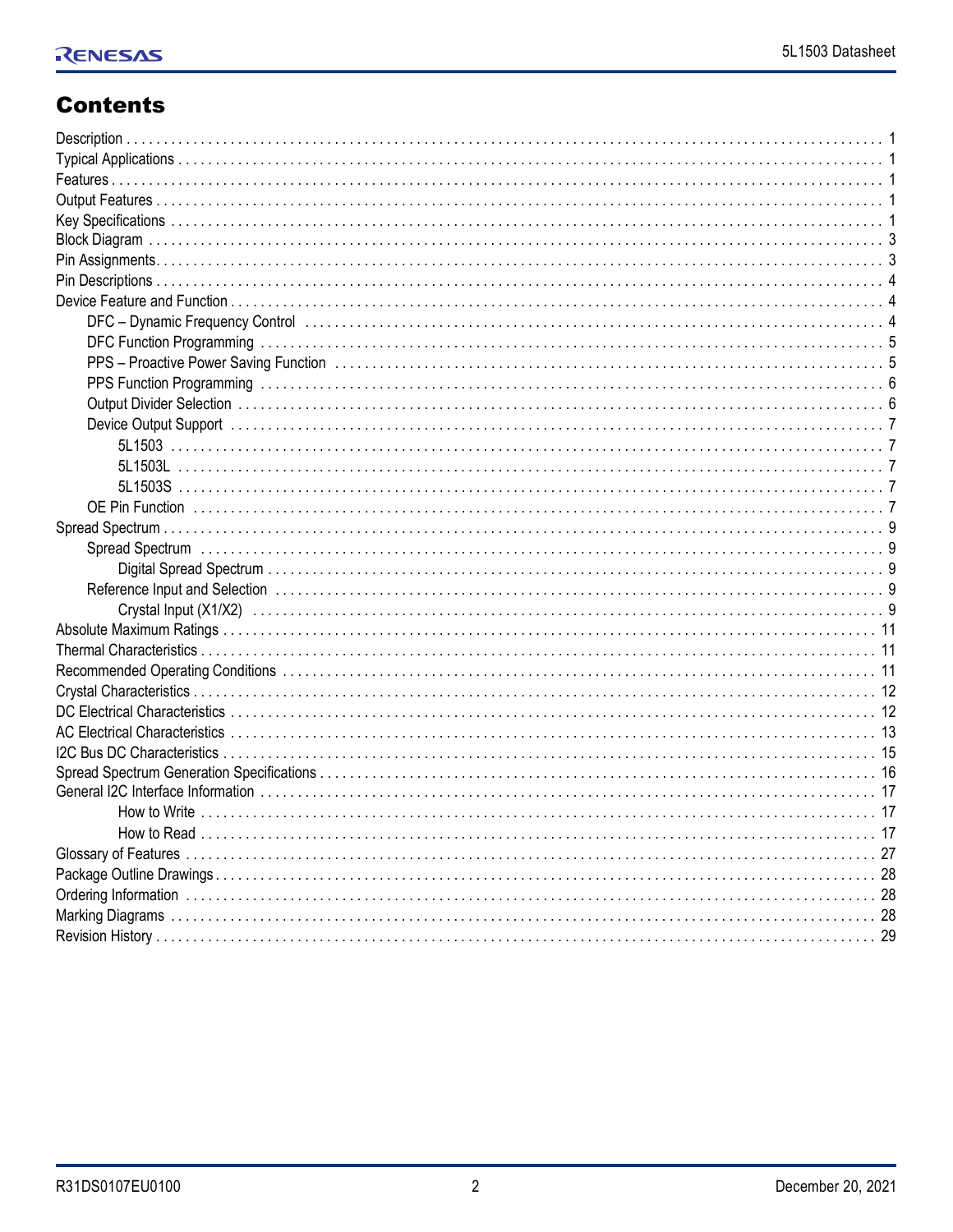# <span id="page-2-0"></span>Block Diagram



# <span id="page-2-1"></span>Pin Assignments

Figure 1. Pin Assignments for 2.0 × 2.0 mm 10-VFQFPN Package

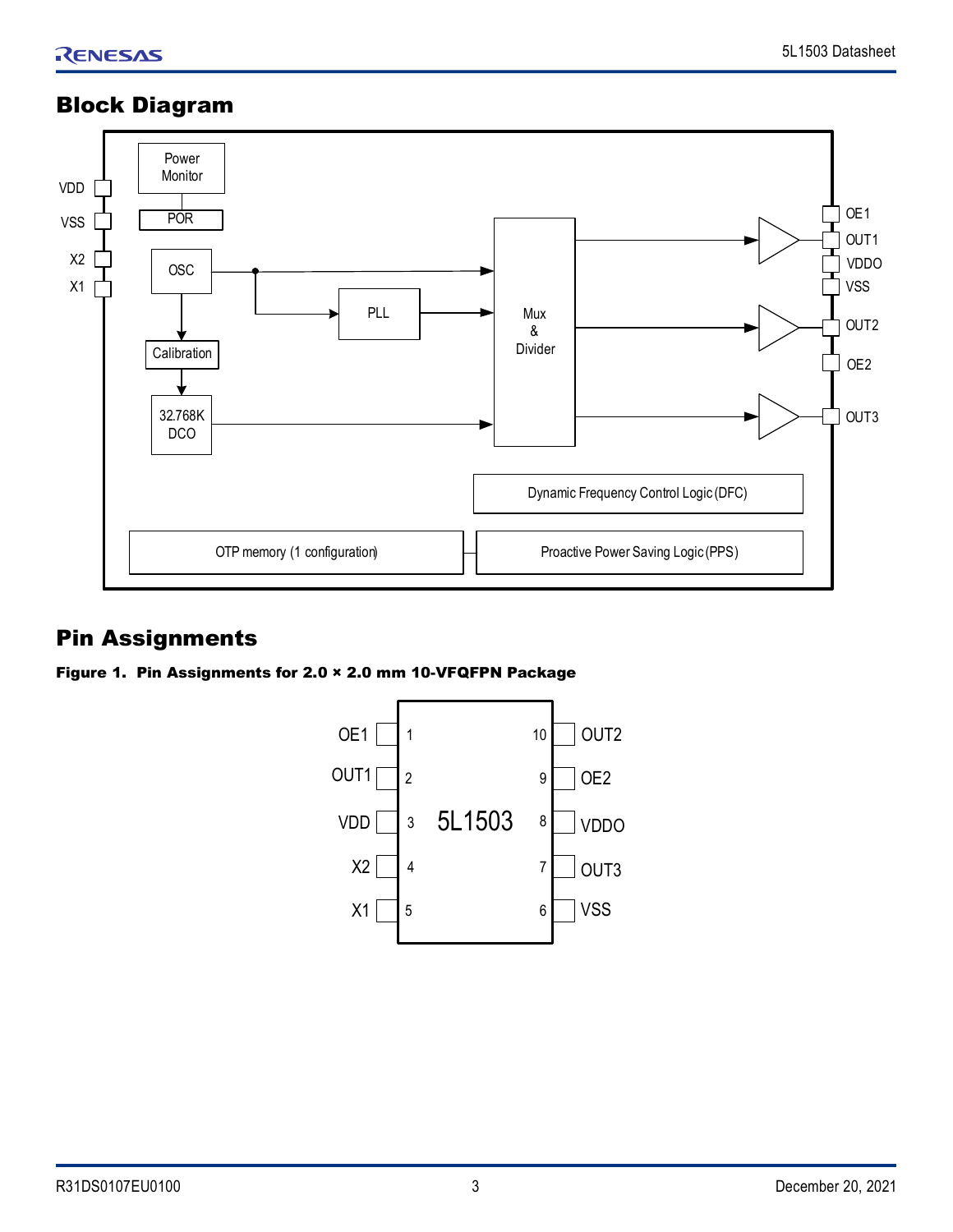# <span id="page-3-0"></span>Pin Descriptions

#### Table 1. Pin Descriptions

| <b>Number</b>  | <b>Name</b>      | <b>Type</b> | <b>Description</b>                                                                                                    |
|----------------|------------------|-------------|-----------------------------------------------------------------------------------------------------------------------|
|                | OE1              | Input       | OUT1 Output Enable Pin. The pin can be configured to other functions (DFC and PPS) refer<br>to OE Pin Function table. |
| $\mathfrak{p}$ | OUT <sub>1</sub> | Output      | Programmable LVCMOS clock output (32.768kHz only on 5L1503L).                                                         |
| 3              | <b>VDD</b>       | Power       | 1.8V power supply for core, PLL and 32kHZ DCO.                                                                        |
| 4              | X2               | Output      | Crystal oscillator interface output.                                                                                  |
| 5              | X1/CLKIN         | Input       | Crystal oscillator interface input or single-ended LVCMOS clock input.                                                |
| 6              | <b>VSS</b>       | <b>GND</b>  | Connect to ground.                                                                                                    |
| 7              | OUT <sub>3</sub> | Output      | Programmable LVCMOS clock output.                                                                                     |
| 8              | <b>VDDO</b>      | Power       | 1.8V power supply for I/O.                                                                                            |
| 9              | OE <sub>2</sub>  | Input       | OUT2 output enable pin. The pin can be configured to other functions (DFC, PPS).                                      |
| 10             | OUT <sub>2</sub> | Output      | Programmable LVCMOS clock output.                                                                                     |

# <span id="page-3-1"></span>Device Feature and Function

## <span id="page-3-2"></span>DFC – Dynamic Frequency Control

- OTP programmable–4 different feedback fractional dividers (4 VCO frequencies) that apply to PLL.
- ORT (overshoot reduction) function will be applied automatically during the VCO frequency change.
- Smooth frequency incremental or decremental from current VCO to targeted VCO based on DFC hardware pins selection.

## Figure 2. DFC Function Block Diagram

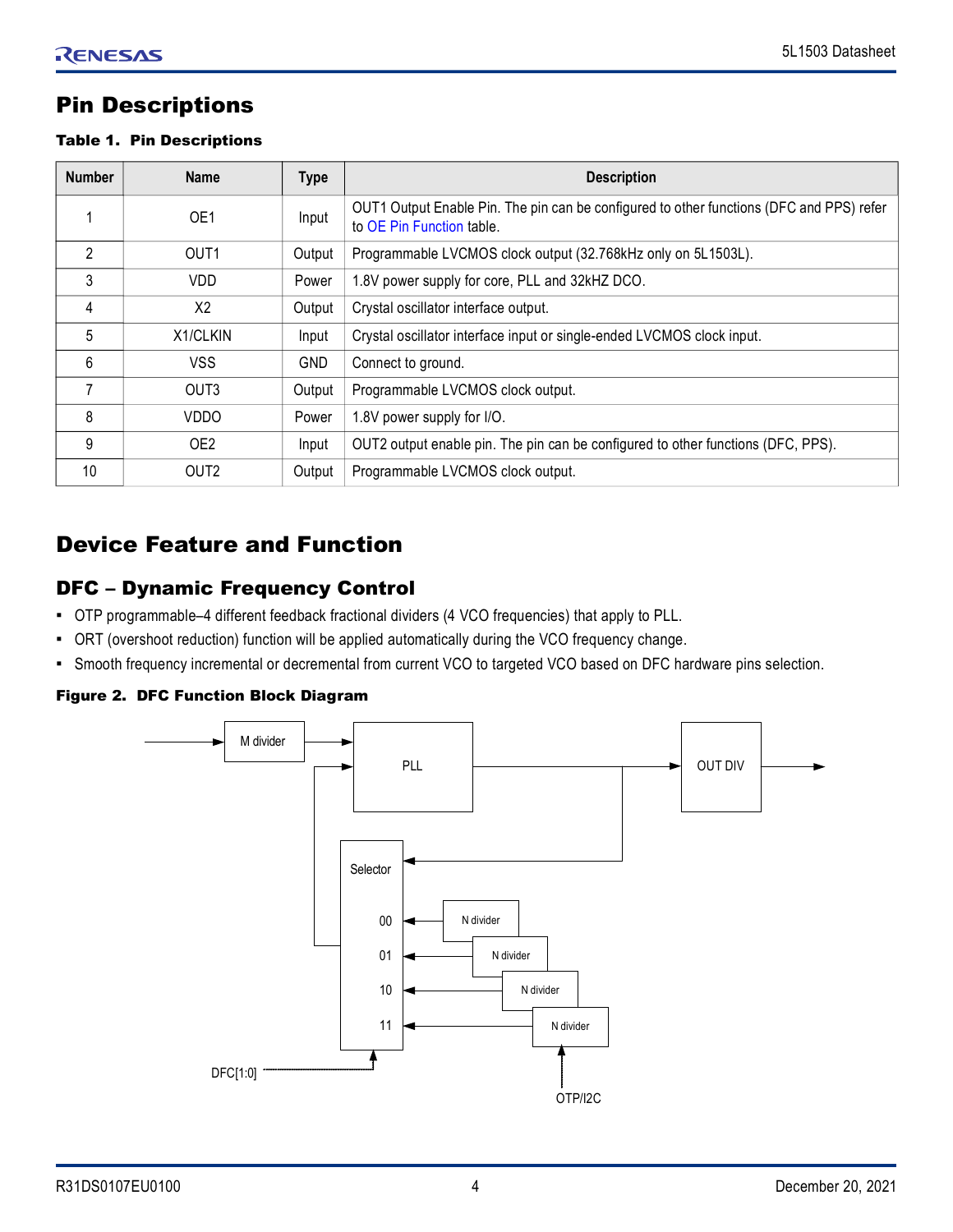#### <span id="page-4-2"></span>Table 2. DFC Function Priority

| <b>Mode</b> | DFC EN<br>B17[0] | SCL_HW_Mode_sel<br>B18[5] | OE1_fun_sel<br>B16[6:5] | OE2_fun_sel<br>B16[3:2] | Config          | DFC1 | DFC <sub>0</sub> | <b>Notes</b>           |
|-------------|------------------|---------------------------|-------------------------|-------------------------|-----------------|------|------------------|------------------------|
| х           |                  | ́                         | χ                       |                         | x               |      |                  | DFC disable.           |
| НW          |                  |                           |                         |                         | <b>OTP</b>      | OE2  | OE1              | Select via pins.       |
| НW          |                  |                           |                         | 01                      | OE <sub>2</sub> |      | OE1              | Select via single pin. |

# <span id="page-4-0"></span>DFC Function Programming

- Register B0b1:0 select DFC00–DFC11 configuration.
- Byte5–8 are the registers for PLL VCO setting. Based on B0b1:0 configuration selection, the data write to B5–8 will be stored in selected configuration OTP memory.
- Refer to [DFC Function Priority](#page-4-2) table. Select proper control pin(s) to activate DFC function.

# <span id="page-4-1"></span>PPS – Proactive Power Saving Function

PPS (Proactive Power Saving) is a Renesas patented unique design for the clock generator that proactively detects end device power down state and then switches output clocks between normal operation clock frequency and low power mode 32kHz clock that only consumes

< 1.5μA current. The system could save power when the device goes into power down or sleep mode. The PPS function diagram is shown as below.

#### Figure 3. PPS Function Block Diagram

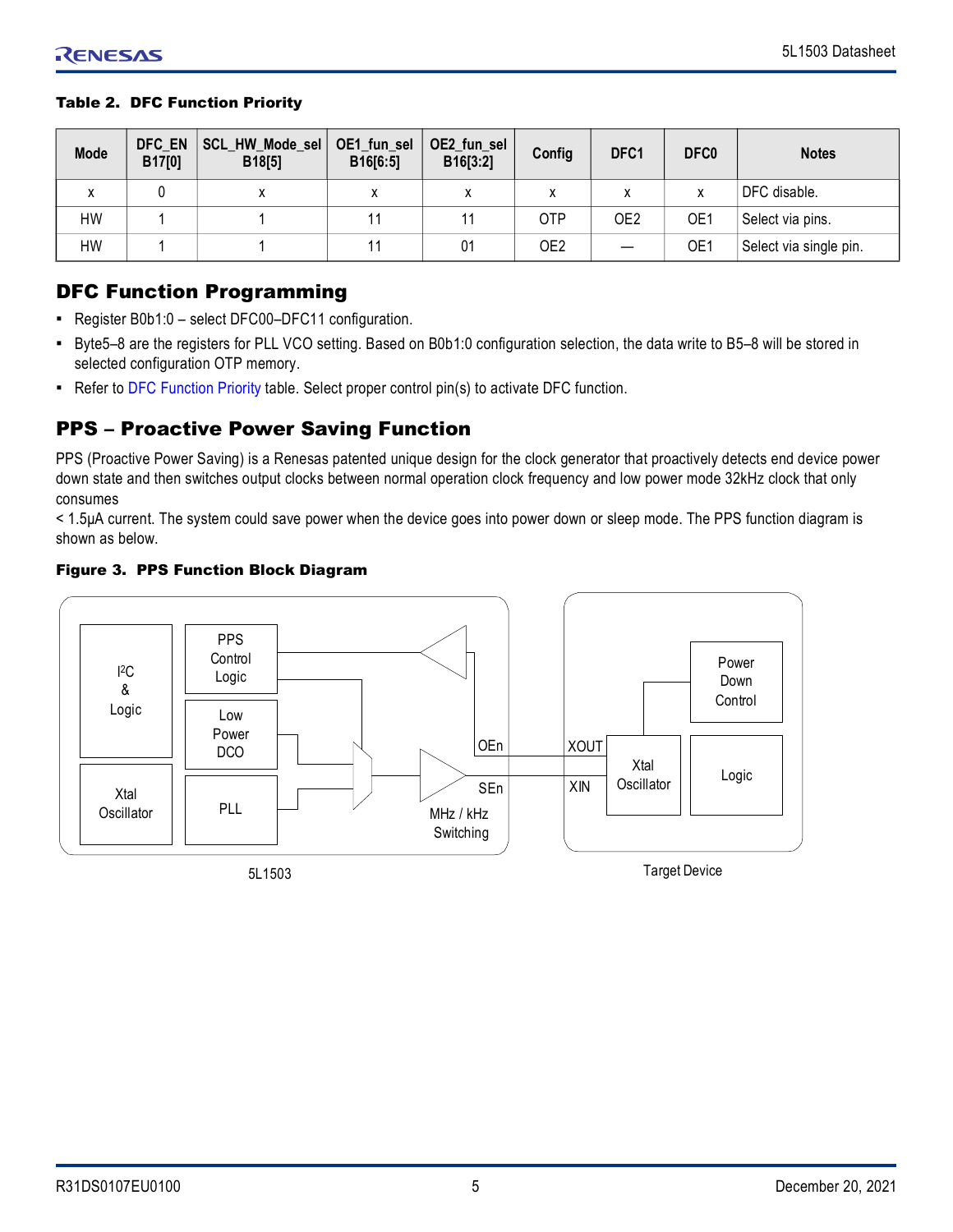#### Figure 4. PPS Assertion/Deassertion Timing Chart



# <span id="page-5-0"></span>PPS Function Programming

- Refer to the [OE Pin Function](#page-6-5) table to have proper PPS function selected for OE pin(s). Note that the register default is set to Output Enable (OE) function for OE pins.
- Have proper setup to Byte 16 for OE1–OE2 function selection. For PPS function, select 10 to control register bits.

# <span id="page-5-1"></span>Output Divider Selection

## Table 3. Output Divider Selection

| Output Divider bits<4:3> | Output Divider bits<2:0> |     |     |     |     |     |  |
|--------------------------|--------------------------|-----|-----|-----|-----|-----|--|
|                          | 000                      | 001 | 010 | 011 | 100 | 101 |  |
| 00                       |                          |     |     |     | O   |     |  |
| 01                       |                          |     | 10  | 14  | 18  | າາ  |  |
| 10                       |                          | 12  | 20  | 28  | 36  | 44  |  |
|                          |                          | 24  | 40  | 56  | ᢇ   | 88  |  |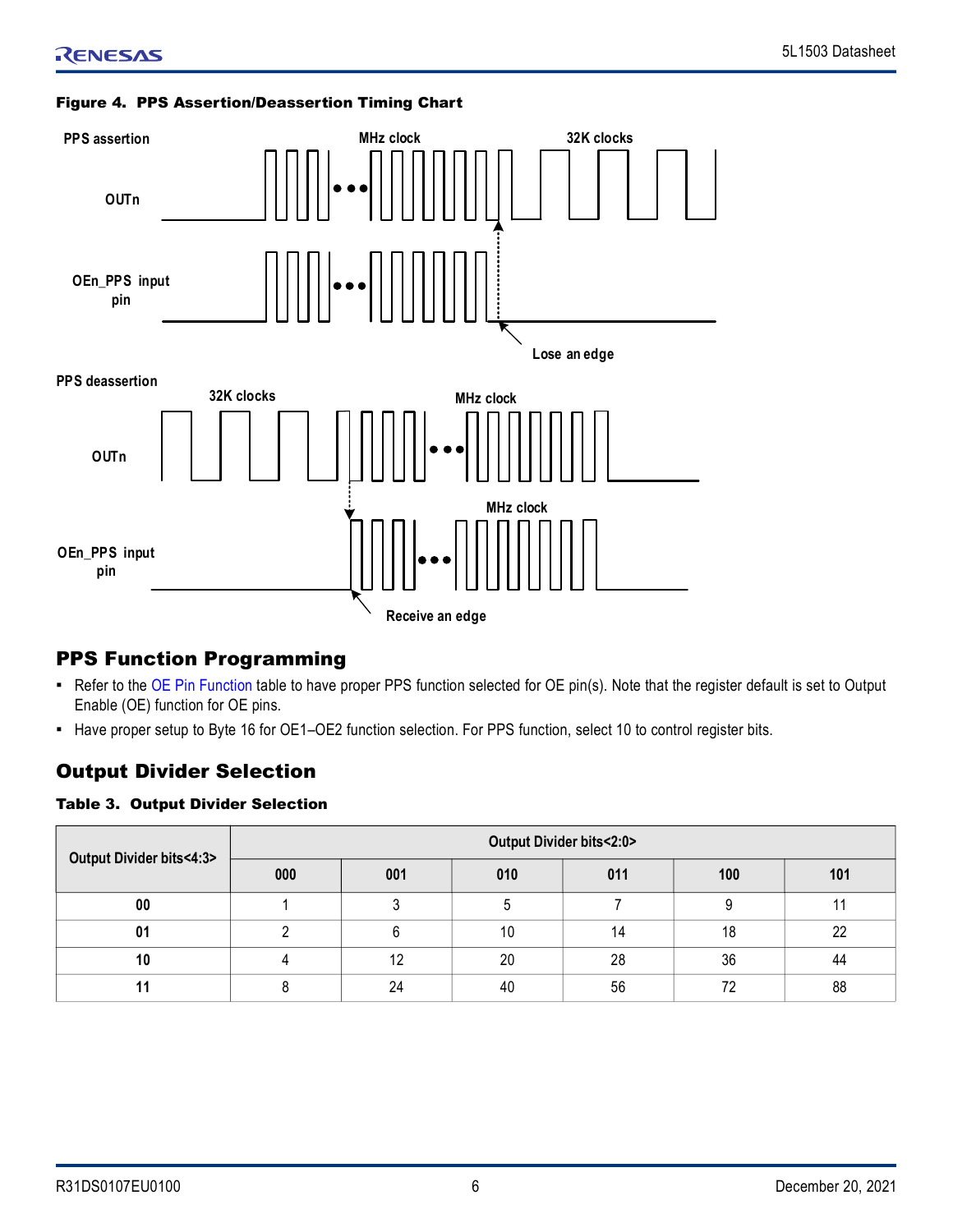# <span id="page-6-0"></span>Device Output Support

## <span id="page-6-1"></span>5L1503

| <b>Outputs</b>   | Frequency                    | Amplitude            | <b>VCO Range</b> | <b>Spread Spectrum</b> |
|------------------|------------------------------|----------------------|------------------|------------------------|
| OUT <sub>1</sub> |                              | 1.8V                 |                  |                        |
| OUT <sub>2</sub> | 32kHz or up to 100MHz LVCMOS | 1V, 1.1V, 1.2V, 1.8V | 50MHz - 130MHz   | N/A                    |
| OUT3             |                              |                      |                  |                        |

#### <span id="page-6-2"></span>5L1503L

| Outputs          | Frequency                    | Amplitude                        | <b>VCO Range</b> | <b>Spread Spectrum</b> |
|------------------|------------------------------|----------------------------------|------------------|------------------------|
| OUT <sub>1</sub> | 32kHz                        | 0.8V, 0.9V, 1V, 1.1V, 1.2V, 1.8V |                  |                        |
| OUT <sub>2</sub> | 32kHz or up to 100MHz LVCMOS | 1V, 1.1V, 1.2V, 1.8V             | $50MHz - 130MHz$ | N/A                    |
| OUT3             |                              |                                  |                  |                        |

#### <span id="page-6-3"></span>5L1503S

| Outputs          | Frequency                    | Amplitude            | <b>VCO Range</b>   | <b>Spread Spectrum</b> |
|------------------|------------------------------|----------------------|--------------------|------------------------|
| OUT <sub>1</sub> |                              | 1.8V                 |                    |                        |
| OUT <sub>2</sub> | 32kHz or up to 100MHz LVCMOS | 1V, 1.1V, 1.2V, 1.8V | $500MHz - 1100MHz$ | Available              |
| OUT3             |                              |                      |                    |                        |

## <span id="page-6-4"></span>OE Pin Function

OE pins in the 5L1503 have multiple functions. The OE pins can be configured as output enable control (OE) or chip power-down control (PD#) or Proactive Power Saving function (PPS). Furthermore, the OE pins can be configured as single or Dynamic Frequency Control (DFC).

### <span id="page-6-5"></span>Table 4. OE Pin Function

| <b>Function</b>              |          | OE1             | OE <sub>2</sub> |                 |  |
|------------------------------|----------|-----------------|-----------------|-----------------|--|
|                              | B16<6:5> | <b>Function</b> | B16 < 3:2       | <b>Function</b> |  |
| SE Output Enable/Disable     | 00       | OUT1 (Default)  | 00              | OUT2 (Default)  |  |
| Global Power Down (PD#)      | 01       | PD#             | 01              | Config_SEL      |  |
| Proactive Power Saving Input | 10       | OUT1 PPS        | 10              | OUT2 PPS        |  |
| <b>DFC Control</b>           |          | DFC0            |                 | DFC1            |  |

Note: Config\_SEL and DFC Control require the device to be in H/W mode with no I2C access.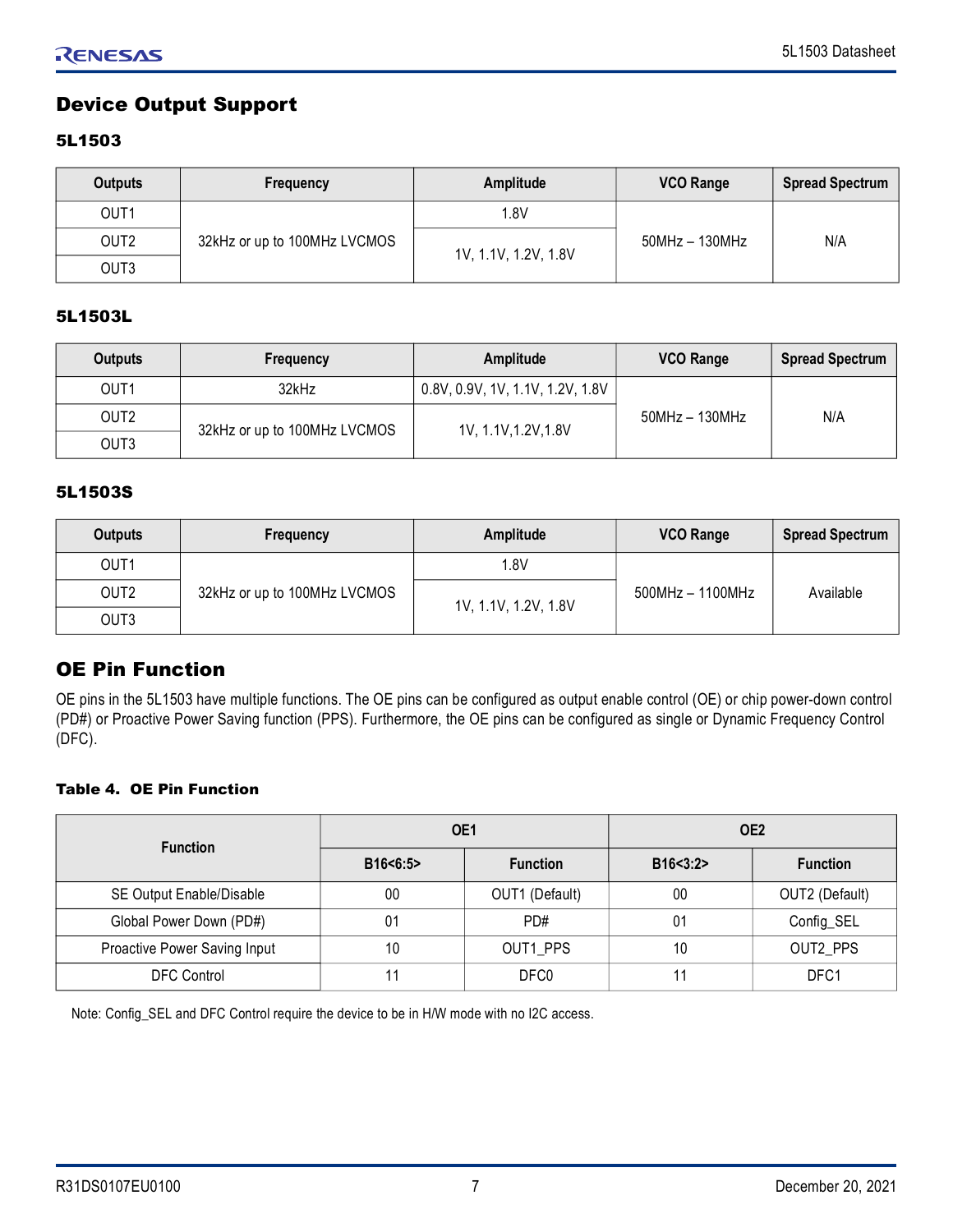## Table 5. OE Pin Function Summary

| Pin           | <b>Function</b>                                                                                                                                                                                                                                              |
|---------------|--------------------------------------------------------------------------------------------------------------------------------------------------------------------------------------------------------------------------------------------------------------|
| OE1: OUT1     | OE1 only control OUT1 enable/disable, other outputs are not affected by this pin status.                                                                                                                                                                     |
| OE2: OUT2     | OE2 only control OUT2 enable/disable, other outputs are not affected by this pin status.                                                                                                                                                                     |
| OE1: PDE      | OE1 control chip global power down (PD#) except 32.768kHz on OE1 (when 32K is enabled), When the PD# pin is active<br>low, the chip goes to lowest power down mode and all outputs are disabled except 32kHz output, and only keeps<br>32k/Xtal calibration. |
| OE1: OUT1 PPS | Config OE1 as OUT1_PPS (Proactive Power Saving) function pin.                                                                                                                                                                                                |
| OE2: OUT2 PPS | Config OE2 as OUT2_PPS (Proactive Power Saving) function pin.                                                                                                                                                                                                |
| OE1:DFC0      | Config OE1 as DFC0 control pin 0.                                                                                                                                                                                                                            |
| OE2:DFC1      | Config OE2 as DFC1 control pin 1.                                                                                                                                                                                                                            |

#### Table 6. PD# Priority

| PD# | I2C_OE_EN_bit | OUT1/2/3,<br>OUTx_PPS | Output  | <b>Notes</b>   |
|-----|---------------|-----------------------|---------|----------------|
|     | x             | $\lambda$             | stop    | 32kHz free run |
|     |               | ́                     | stop    |                |
|     |               |                       | stop    |                |
|     |               |                       | running |                |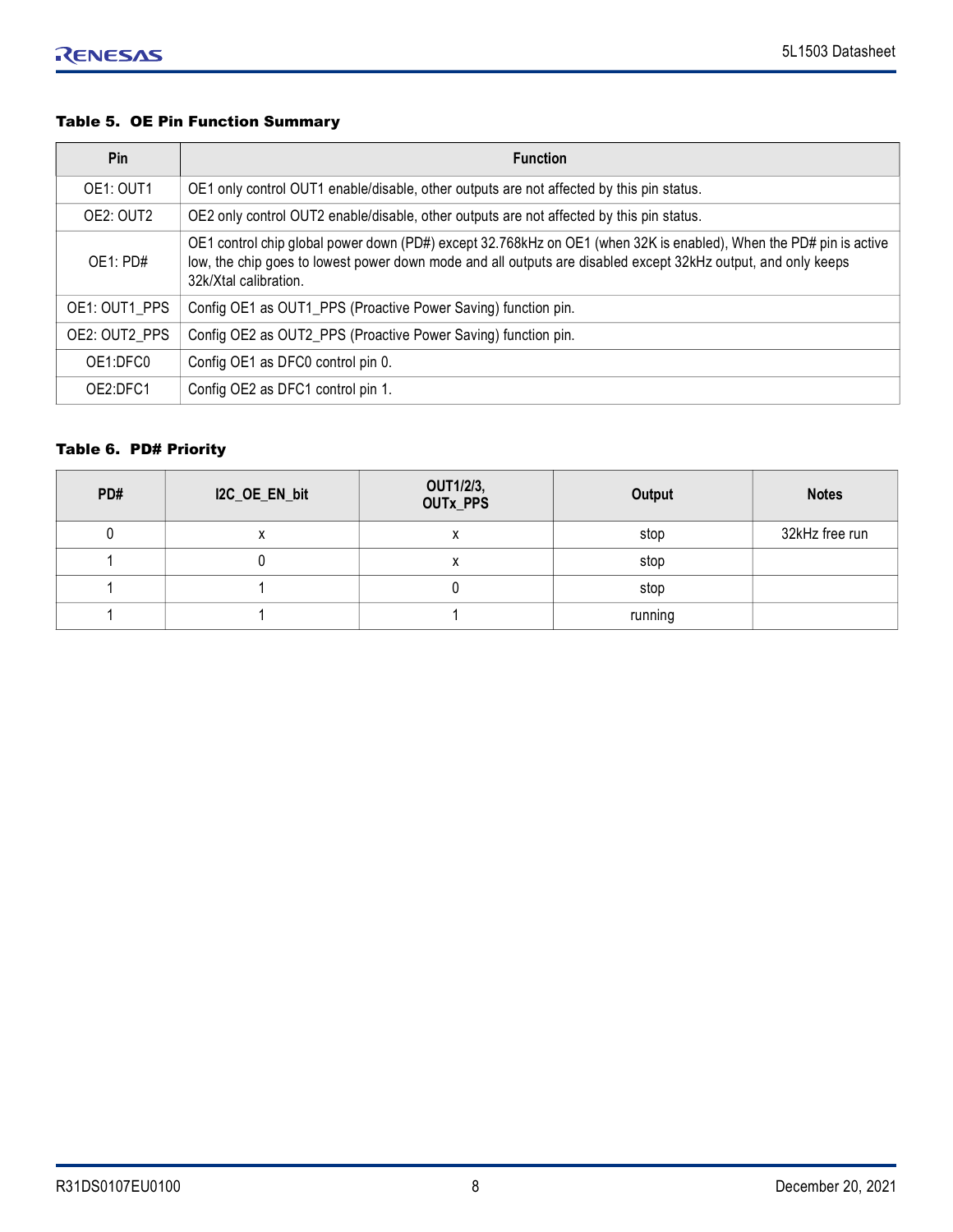# <span id="page-8-0"></span>Spread Spectrum

# <span id="page-8-1"></span>Spread Spectrum

The 5L1503 supports spread spectrum clocks from PLL with digital spread spectrum.

## <span id="page-8-2"></span>Digital Spread Spectrum

### Figure 5. Digital Spread Spectrum



#### **Down spread or spread off**

N = Fvco/Fpfd N: include integer and fraction Fvco: VCOs frequency Fpfd: PLLs pfd frequency Fss: spread modulation rate SSamount: spread percentage

N will decrease to make the center frequency lower than spread off.

**Example**: 0.5% down spread at 32kHz modulation rate.

# <span id="page-8-3"></span>Reference Input and Selection

The 5L1503 accepts an 8MHz–40MHz crystal input or 1MHz–100MHz LVCMOS (to X1) input. See the [Crystal Oscillator Reference](#page-9-0)  [Circuit](#page-9-0) for details.

## <span id="page-8-4"></span>Crystal Input (X1/X2)

The crystal oscillators should be fundamental mode quartz crystals; overtone crystals are not suitable. Crystal frequency should be specified for parallel resonance with 54MHz maximum.

A crystal manufacturer will calibrate its crystals to the nominal frequency with a certain load capacitance value. When the oscillator load capacitance matches the crystal load capacitance, the oscillation frequency will be accurate as 0 PPM. When the oscillator load capacitance is lower than the crystal load capacitance, the oscillation frequency will be higher than nominal.

In order to get an accurate oscillation frequency, the matching the oscillator load capacitance with the crystal load capacitance is required.

To set the oscillator load capacitance, 5L1503 has built-in two programmable tuning capacitors inside the chip, one at XIN and one at XOUT. They can not be adjusted independently, The value of each capacitor is composed of a fixed capacitance amount plus a variable capacitance amount set with the XTAL\_CAP[3:0] register.

Adjustment of the crystal tuning capacitors allows for maximum flexibility to accommodate crystals from various manufacturers. The approximate range of tuning capacitor values available are in accordance with the following table.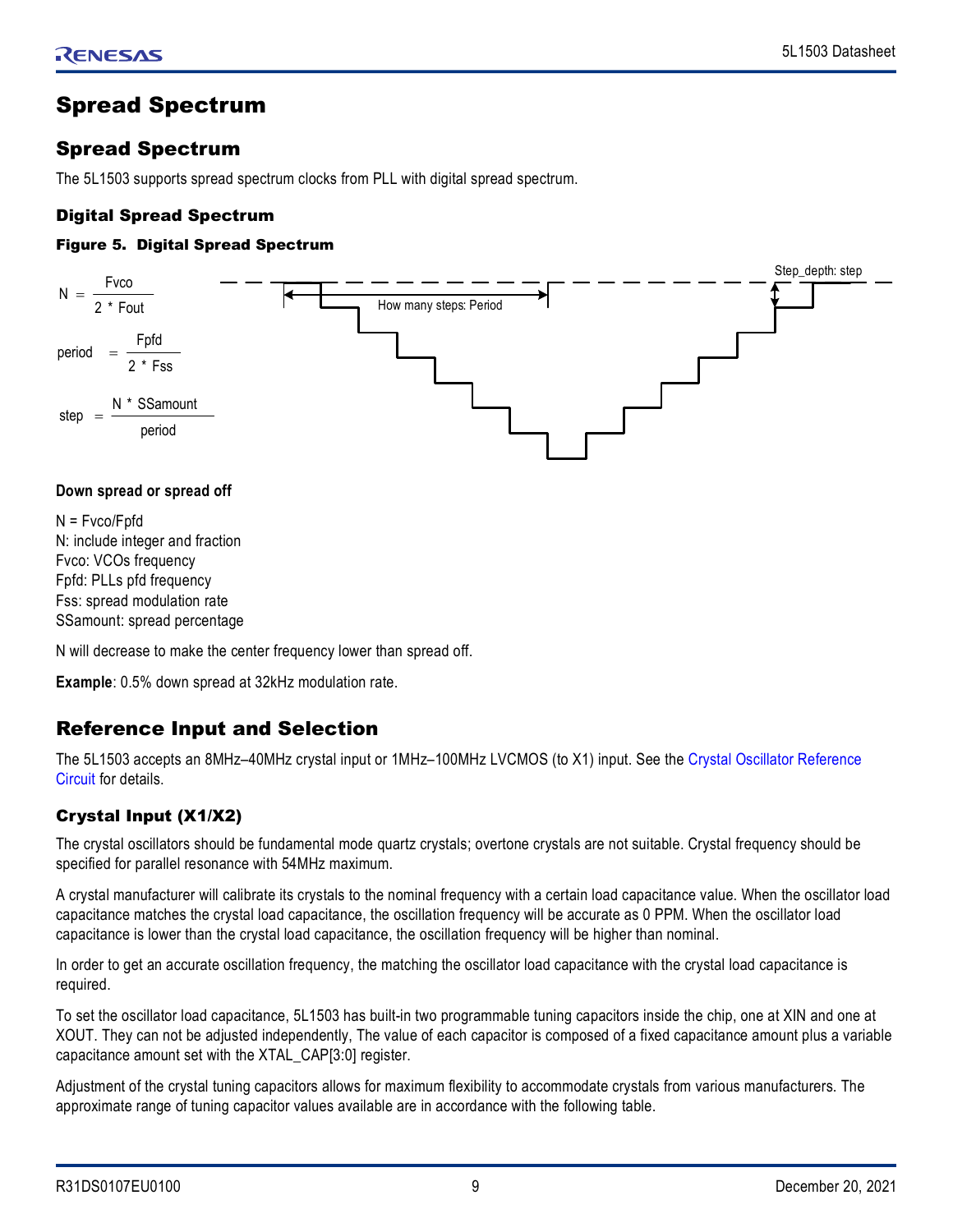#### <span id="page-9-1"></span>Table 7. Programmable Tuning Capacitors

| Parameter  | <b>Bits</b>                 | Range            | Minimum (pF) | Maximum (pF) |
|------------|-----------------------------|------------------|--------------|--------------|
| XTAL [3:0] | $\ddot{\phantom{0}}$<br>4 A | $+1/+2/+4/+8$ pF |              | ں ،          |

#### <span id="page-9-0"></span>Figure 6. Crystal Oscillator Reference Circuit



## **XTAL[4:0] = (XTAL CL - 7pF) × 2** (Eq.1)

Equation 1 and the [Programmable Tuning Capacitors](#page-9-1) table show that the parallel tuning capacitance can be set between 4.5pF to 12.5pF with a resolution of 0.25 pF.

For a crystal C<sub>L</sub>= 8pF, where C<sub>L</sub> is the parallel capacity specified by the crystal vendor that sets the crystal frequency to the nominal value. Under the assumptions that the stray capacity between the crystal leads on the circuit board is zero and that no external tuning caps are placed on the crystal leads, then the internal parallel tuning capacity is equal to the load capacity presented to the crystal by the device.

The internal load capacitors are true parallel-plate capacitors for ultra-linear performance. Parallel-plate capacitors were chosen to reduce the frequency shift that occurs when non-linear load capacitance interacts with load, bias, supply, and temperature changes. External non-linear crystal load capacitors should not be used for applications that are sensitive to absolute frequency requirements.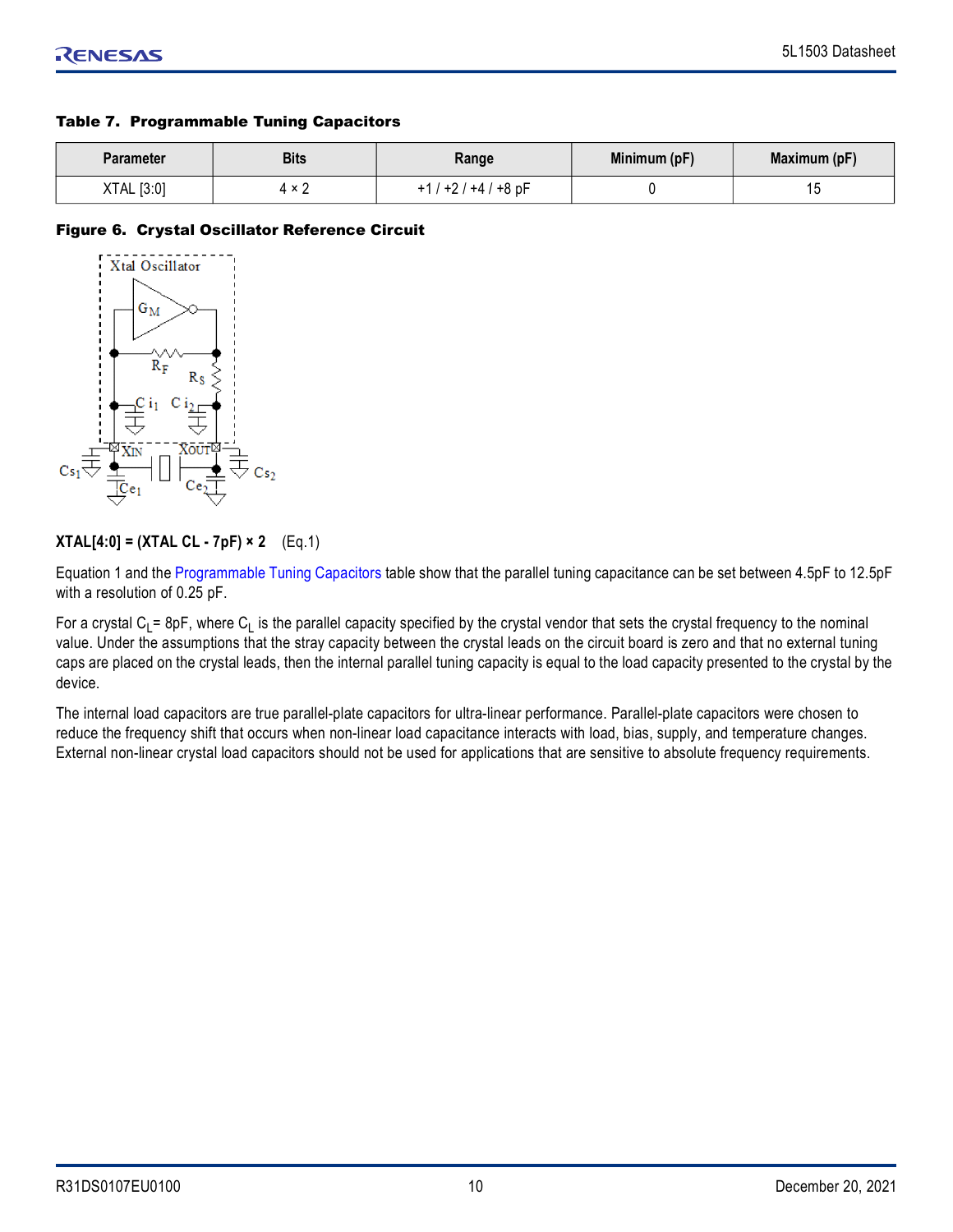# <span id="page-10-0"></span>Absolute Maximum Ratings

Stresses above the ratings listed below can cause permanent damage to the 5L1503. These ratings, which are standard values for Renesas commercially rated parts, are stress ratings only. Functional operation of the device at these or any other conditions above those indicated in the operational sections of the specifications is not implied. Exposure to absolute maximum rating conditions for extended periods can affect product reliability. Electrical parameters are guaranteed only over the recommended operating temperature range.

#### Table 8. Absolute Maximum Ratings

| Item                                               | Rating                             |
|----------------------------------------------------|------------------------------------|
| Supply Voltage: V <sub>DD</sub> , V <sub>DDO</sub> | $-0.5V - 2.2V$                     |
| Inputs; DFC, OE1, OE2, SCL                         | -0.5V to $\rm V_{DD}/V_{DDO}$      |
| Outputs: LVCMOS                                    | $-0.5V$ to $V_{DD}/V_{DDO}$ + 0.5V |
| Outputs: SDA                                       | 10 <sub>m</sub> A                  |
| Storage Temperature, T <sub>STG</sub>              | -65°C to 150°C                     |
| ESD Human Body Model                               | 2000V                              |
| Junction Temperature                               | $125^{\circ}$ C                    |

# <span id="page-10-1"></span>Thermal Characteristics

## Table 9. Thermal Characteristics

| Symbol                 | <b>Parameter</b>                            | Value            | <b>Units</b> |
|------------------------|---------------------------------------------|------------------|--------------|
| $\Theta_{\mathsf{Jb}}$ | Theta $J_R$ . Junction to board             | 23.6             | °C/W         |
| $\theta_{\text{JC}}$   | Theta $J_C$ . Junction to case              | 185.3            | °C/W         |
|                        | Moisture Sensitivity Rating (per J-STD-020) | MSL <sub>1</sub> |              |

# <span id="page-10-2"></span>Recommended Operating Conditions

#### Table 10. Recommended Operating Conditions

| Symbol                | <b>Parameter</b>                                                                                              | <b>Minimum</b> | <b>Typical</b> | <b>Maximum</b> | <b>Units</b> |
|-----------------------|---------------------------------------------------------------------------------------------------------------|----------------|----------------|----------------|--------------|
| V <sub>DD</sub>       | Power Supply Voltage                                                                                          | 1.71           |                | 1.89           |              |
| V <sub>DDO</sub>      | Power Supply Voltage                                                                                          | 1.71           |                | 1.89           |              |
| <sup>1</sup> A        | <b>Ambient Operating Temperature</b>                                                                          | -40            |                | 85             | °C           |
| C <sub>LOAD</sub> OUT | Maximum Load Capacitance (1.8V LVCMOS only)                                                                   |                |                |                | pF           |
| ιрη                   | Power-up Time for all V <sub>DD</sub> s to reach Minimum Specified Voltage<br>(power ramps must be monotonic) | 0.05           |                |                | ms           |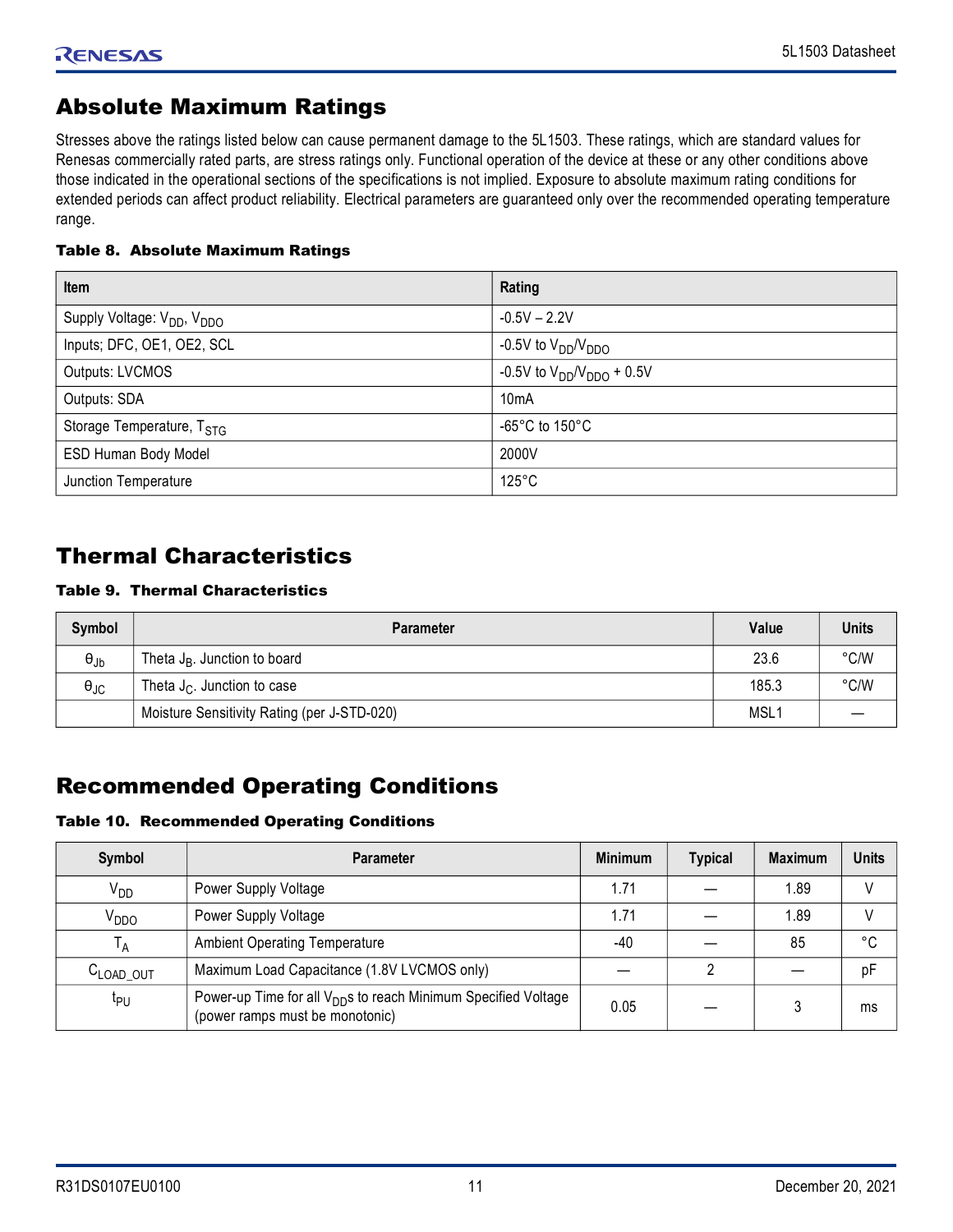# <span id="page-11-0"></span>Crystal Characteristics

### Table 11. Crystal Characteristics

| <b>Parameter</b>                   | <b>Test Conditions</b> | <b>Minimum</b> | <b>Typical</b> | <b>Maximum</b> | <b>Units</b> |
|------------------------------------|------------------------|----------------|----------------|----------------|--------------|
| Mode of Oscillation                |                        | Fundamental    |                |                |              |
| Frequency                          |                        | 8              |                | 40             | MHz          |
| Frequency Tolerance                |                        |                |                | ±20            | ppm          |
| Equivalent Series Resistance (ESR) |                        |                | 10             | 80             | Ω            |
| Shunt Capacitance                  |                        |                | C              |                | pF           |
| Load Capacitance $(C_1)$           |                        | 6              | 8              | 10             | pF           |
| Maximum Crystal Drive Level        |                        |                |                | 100            | μW           |

<sup>1</sup> Frequency tolerance includes initial frequency, over temperature range and aging data.

 $2$  High Drive only when crystal frequency is higher than 30MHz.

# <span id="page-11-1"></span>DC Electrical Characteristics

## Table 12. DC Electrical Characteristics – Current

 $V_{DD} = V_{DDO} = 1.8V \pm 5\%$ ,  $V_{SS} = 0V$ ,  $T_A = -40^{\circ}C$  to  $+85^{\circ}C$ .

| Symbol  | Parameter                                           | <b>Conditions</b>                                                                    | <b>Minimum</b>                                   | <b>Typical</b> | <b>Maximum</b> | <b>Units</b> |    |
|---------|-----------------------------------------------------|--------------------------------------------------------------------------------------|--------------------------------------------------|----------------|----------------|--------------|----|
| Idd     | Core Supply Current<br>(5L1503/5L1503L)             | $V_{DD}$ = $V_{DDO}$ = 1.8V, Xtal = 54MHz, DCO = OFF,<br>no output; PLL default.     |                                                  |                | 2.0            | mA           |    |
|         | Core Supply Current<br>(5L1503S)                    | $V_{DD}$ = $V_{DDO}$ = 1.8V, Xtal = 54MHz, DCO = OFF,<br>no output; PLL default.     |                                                  |                | 9.5            | mA           |    |
| Idd_PLL | PLL Supply Current<br>(5L1503/5L1503L)              | $V_{DD}$ = $V_{DDO}$ = 1.8V, Xtal = 54MHz, no output;<br>PLL= default                |                                                  |                | 1.0            | mA           |    |
|         | PLL Supply Current<br>(5L1503S)                     | $V_{DD}$ = $V_{DDO}$ = 1.8V, Xtal = 54MHz, no output;<br>PLL= default                |                                                  |                | 9.0            | mA           |    |
|         |                                                     | Output Buffer Supply                                                                 | LVCMOS, OUT1 = 8MHz, $V_{DD} = V_{DDO} = 1.8V$ . |                |                | 0.5          | mA |
| Iddox   | Current (5L1503/5L1503L)                            | LVCMOS, OUT1 = 100MHz, $V_{DD} = V_{DDO} = 1.8V$ .                                   |                                                  |                | 2              | mA           |    |
|         | Output Buffer Supply<br><b>Current (5L1503S)</b>    | LVCMOS, OUT1 = 8MHz, $V_{DD}$ = $V_{DDO}$ = 1.8V.                                    |                                                  |                | 0.5            | mA           |    |
|         |                                                     | LVCMOS, OUT1 = 100MHz, $V_{DD} = V_{DDO} = 1.8V$ .                                   |                                                  |                | $\mathcal{P}$  | mA           |    |
|         | <b>Power Down Current</b><br>(5L1503/5L1503L)       | PD asserted with $V_{DD}$ and $V_{DDO}$ ON, I2C enable,<br>32.768kHz clock running.  |                                                  |                | 310            | μA           |    |
| Iddpd   | Power Down Current<br>(5L1503S)                     | PD asserted with $V_{DD}$ and $V_{DDO}$ ON, I2C enable,<br>32.768kHz clock running.  |                                                  |                | 320            | μA           |    |
|         | <b>Ultra Power Down Current</b><br>(5L1503/5L1503L) | PD asserted with $V_{DD}$ and $V_{DDO}$ ON, I2C disable,<br>32.768kHz clock running. |                                                  |                | 7              | μA           |    |
| Iddupd  | Ultra Power Down Current<br>(5L1503S)               | PD asserted with $V_{DD}$ and $V_{DDO}$ ON, I2C disable,<br>32.768kHz clock running. |                                                  |                | 9.5            | μA           |    |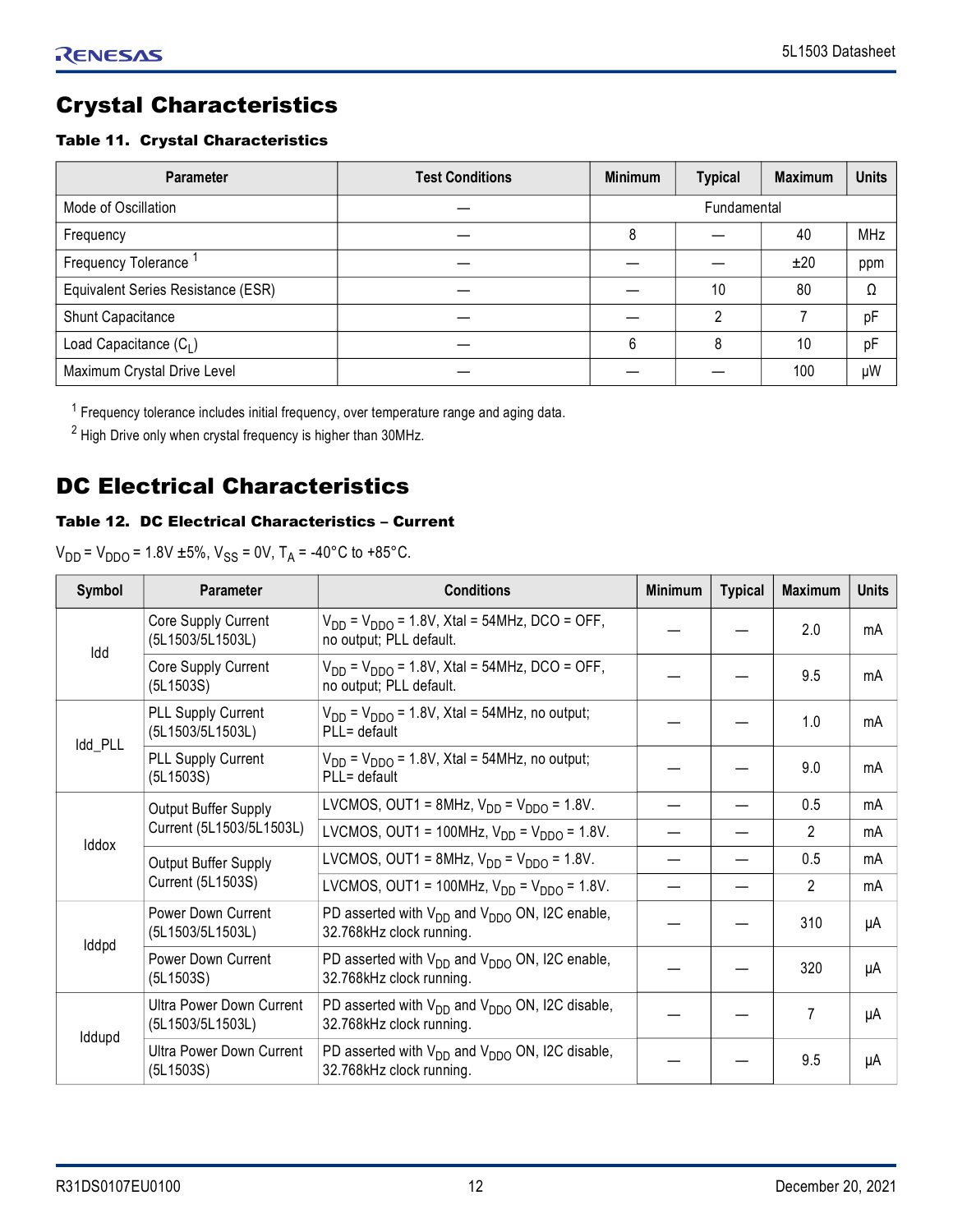## Table 12. DC Electrical Characteristics – Current (Cont.)

 $V_{DD}$  =  $V_{DDO}$  = 1.8V ±5%,  $V_{SS}$  = 0V, T<sub>A</sub> = -40°C to +85°C.

| Symbol     | <b>Parameter</b>                   | <b>Conditions</b>                                                                                                                   | <b>Minimum</b> | <b>Typical</b> | <b>Maximum</b> | <b>Units</b> |
|------------|------------------------------------|-------------------------------------------------------------------------------------------------------------------------------------|----------------|----------------|----------------|--------------|
| Iddsuspend | Power Suspend Current<br>(5L1503)  | $V_{\text{DDD}}$ = 1.8V, $V_{\text{DDO}}$ = GND, OUT1 = 32.768kHz<br>running in DCO mode, no output loads, I2C and OE<br>pins open. |                |                | 1.4            | μA           |
|            | Power Suspend Current<br>(5L1503L) | $V_{\text{DDD}}$ = 1.8V, $V_{\text{DDO}}$ = GND, OUT1 = 32.768kHz<br>running in DCO mode, no output loads, I2C and OE<br>pins open. |                |                |                | μA           |
|            | Power Suspend Current<br>(5L1503S) | $V_{\text{DDD}}$ = 1.8V, $V_{\text{DDO}}$ = GND, OUT1 = 32.768kHz<br>running in DCO mode, no output loads, I2C and OE<br>pins open. |                |                | 1.4            | μA           |

#### Table 13. DC Electrical Characteristics – Input and Output Voltage

| Symbol            | <b>Parameter</b>    | <b>Conditions</b>                                                     | <b>Minimum</b>        | <b>Typical</b> | <b>Maximum</b>        | <b>Units</b> |
|-------------------|---------------------|-----------------------------------------------------------------------|-----------------------|----------------|-----------------------|--------------|
| Ѵѹ                | Output High Voltage | $I_{OH} = -8mA$ .                                                     | $0.7 \times V_{DDO}$  |                | V <sub>DDO</sub>      |              |
| $V_{OL}$          | Output Low Voltage  | $I_{\text{OI}} = 8 \text{ mA}$ .                                      |                       |                | $0.25 \times V_{DDO}$ |              |
| <sup>I</sup> OZDD |                     | Output Leakage Current   Tri-state outputs, V <sub>DDO</sub> = 1.89V. |                       |                | 80                    | μA           |
| $V_{\text{IH}}$   | Input High Voltage  | Single-ended inputs - OE.                                             | $0.65 \times V_{DDO}$ |                | $V_{DDO}$ + 0.3       |              |
| $V_{IL}$          | Input Low Voltage   | Single-ended inputs - OE.                                             | $GND - 0.3$           |                | $0.35 \times V_{DDO}$ |              |

# <span id="page-12-0"></span>AC Electrical Characteristics

## Table 14. AC Timing Electrical Characteristics

 $V_{\text{DDE}}$ = 1.8V ±5%, T<sub>A</sub> = -40°C to +85°C. Spread spectrum = OFF.

| <b>Symbol</b>     | <b>Parameter</b>            | <b>Conditions</b>                                      | <b>Minimum</b> | <b>Typical</b> | <b>Maximum</b> | <b>Units</b> |
|-------------------|-----------------------------|--------------------------------------------------------|----------------|----------------|----------------|--------------|
|                   | Xtal Frequency Range        | Input frequency limit $(XIN)^T$ .                      | 8              |                | 40             | <b>MHz</b>   |
| $f_{\text{IN}}$   | Clock In                    | Input frequency limit (Clock In).                      |                |                | 100            | <b>MHz</b>   |
| $f_{\text{OUT}}$  | Output Frequency            | Single-ended clock output limit (LVCMOS).              |                |                | 100            | <b>MHz</b>   |
| f <sub>VCO1</sub> | VCO Frequency Range of PLL  | VCO operating frequency range (5L1503).                | 50             |                | 130            | <b>MHz</b>   |
| t <sub>VCO2</sub> | VCO Frequency Range of PLL  | VCO operating frequency range (5L1503L).               | 50             |                | 130            | MHz          |
| $1VCO3$           | VCO Frequency Range of PLL  | VCO operating frequency range (5L1503S).               | 500            |                | 1100           | <b>MHz</b>   |
| $f_{\text{PFD1}}$ | PFD Frequency Range of PLL1 | PFD operating frequency range (5L1503 and<br>5L1503L). | $\Omega$       |                | 13             | <b>MHz</b>   |
| $f_{\rm PFD1}$    | PFD Frequency Range of PLL1 | PFD operating frequency range(5L1503S).                | 0.8            |                | 100            | <b>MHz</b>   |
| $f_{BW1}$         | Loop Bandwidth for PLL1     | Input frequency = TBD.                                 | 0.001          |                |                | MHz          |
| $F_{32K \_ACC1}$  | 32K Stability               | Average accuracy after 24 hours <sup>2</sup> .         |                |                | 42             | ppm          |
| $F_{32K\_ACC2}$   | 32K Stability               | Average accuracy after 3 days <sup>2</sup> .           |                |                | 36             | ppm          |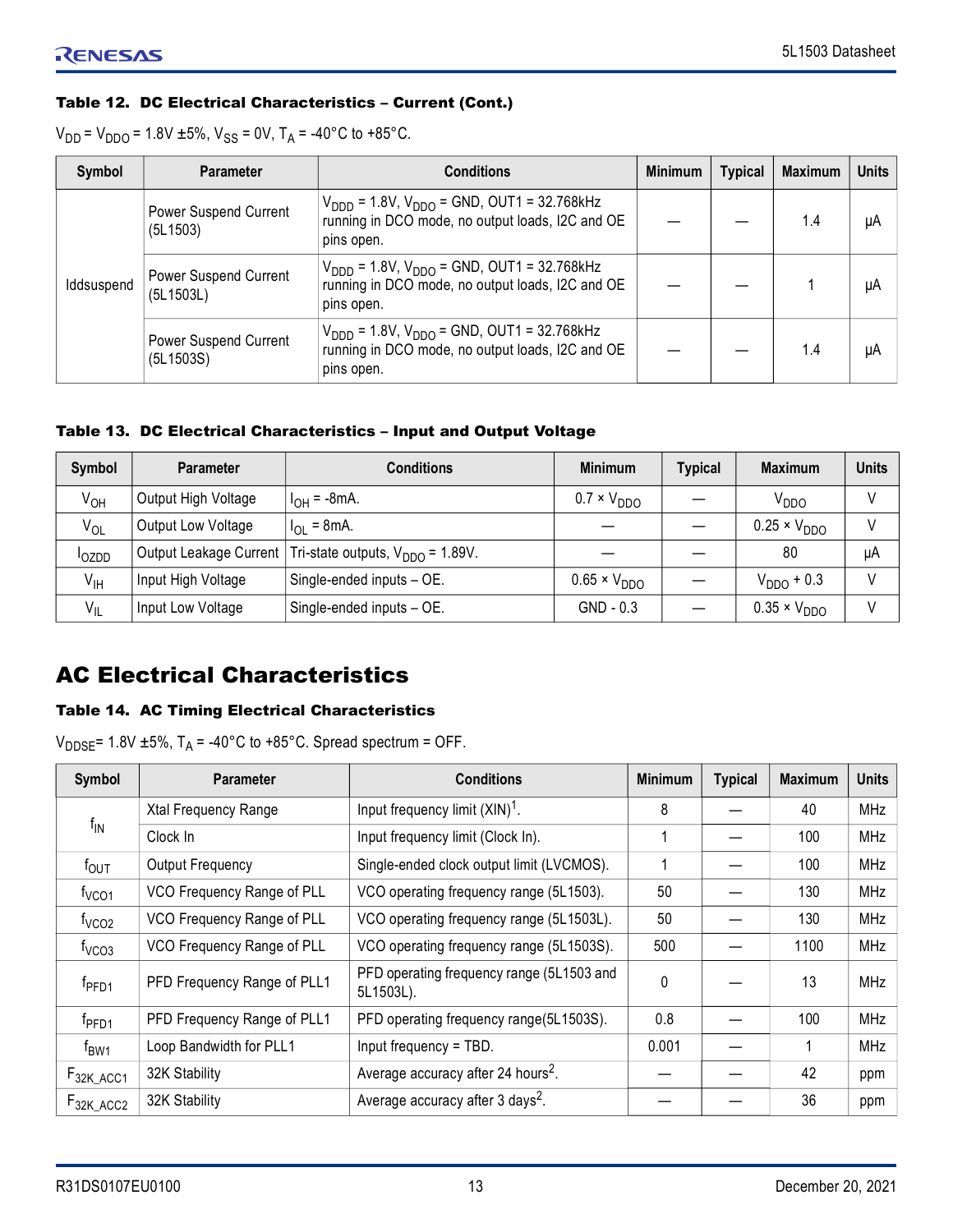## Table 14. AC Timing Electrical Characteristics (Cont.)

 $V_{\text{DDE}}$  = 1.8V ±5%, T<sub>A</sub> = -40°C to +85°C. Spread spectrum = OFF.

| <b>Symbol</b>    | Parameter                  | <b>Conditions</b>                                                                                                         | <b>Minimum</b> | <b>Typical</b> | <b>Maximum</b> | <b>Units</b> |
|------------------|----------------------------|---------------------------------------------------------------------------------------------------------------------------|----------------|----------------|----------------|--------------|
| $F_{32K \_ACC3}$ | 32K Stability              | Average accuracy after 7 days <sup>2</sup> .                                                                              |                |                | 32             | ppm          |
|                  | Minimum Input Amplitude    | For a 40/60% SE input duty cycle.                                                                                         | 800            |                | $V_{DD}$       | mV           |
| t2               | Input Duty Cycle           | Duty cycle.                                                                                                               | 30             |                | 70             | $\%$         |
| t3               | Output Duty Cycle          | Measured at $V_{DD}/2$ , all outputs with a crystal<br>or a 50% input duty cycle clock.                                   | 45             |                | 55             | $\%$         |
| $t4^3$           | <b>Rise/Fall Slew Rate</b> | 1.8V LVCMOS clock rise and fall time, 20%<br>to 80% of $V_{DDO}/V_{DD}$ (output load = 2pF).                              |                | 2.0            |                | V/ns         |
| $t4^3$           | <b>Rise/Fall Slew Rate</b> | 1.2V LVCMOS clock rise and fall time, 20%<br>to 80% of $V_{DDO}/V_{DD}$ (output load = 2pF).                              |                | 1.1            |                | V/ns         |
| $t4^3$           | <b>Rise/Fall Slew Rate</b> | 1.1V LVCMOS clock rise and fall time, 20%<br>to 80% of $V_{DDO}/V_{DD}$ (output load = 2pF).                              |                | 1.0            |                | V/ns         |
| $t4^3$           | <b>Rise/Fall Slew Rate</b> | 1.0V LVCMOS clock rise and fall time, 20%<br>to 80% of $V_{DDO}/V_{DD}$ (output load = 2pF).                              |                | 1.0            |                | V/ns         |
| t4               | <b>Rise/Fall Slew</b>      | OUT1 1.8V 32kHz LVCMOS clock rise and<br>fall time, 20% to 80% of $V_{DDO}/V_{DD}$ ,<br>Byte20<2:0> = $x0$ (5X1503L).     |                | 27.4           |                | $V/\mu s$    |
| t4               | <b>Rise/Fall Slew</b>      | OUT1 0.8V 32kHz LVCMOS clock rise and<br>fall time, 20% to 80% of $V_{DDO}/V_{DD}$ ,<br>Byte20<2:0> = x1 (5X1503L).       |                | 2.3            |                | $V/\mu s$    |
| t4               | <b>Rise/Fall Slew</b>      | OUT1 0.9V 32kHz LVCMOS clock rise and<br>fall time, 20% to 80% of $V_{DDO}/V_{DD}$ ,<br>Byte20<2:0> = x2 (5X1503L).       |                | 3.9            |                | $V/\mu s$    |
| t4               | <b>Rise/Fall Slew</b>      | OUT1 1.0V 32kHz LVCMOS clock rise and<br>fall time, 20% to 80% of $V_{DDO}/V_{DD}$ ,<br>Byte20<2:0> = x3 (5X1503L).       |                | 5.4            |                | $V/\mu s$    |
| t4               | <b>Rise/Fall Slew</b>      | OUT1 1.1V 32kHz LVCMOS clock rise and<br>fall time, 20% to 80% of $V_{DDO}/V_{DD}$ ,<br>Byte20<2:0> = $x4$ (5X1503L).     |                | 6.7            |                | $V/\mu s$    |
| t4               | <b>Rise/Fall Slew</b>      | OUT1 1.2V 32kHz LVCMOS clock rise and<br>fall time, 20% to 80% of $V_{DDO}/V_{DD}$ ,<br>Byte20<2:0> = $x5$ (5X1503L).     |                | 8.5            |                | $V/\mu s$    |
| t6 <sup>4</sup>  | Clock Jitter               | Cycle-to-cycle jitter, 1.8V LVCMOS output<br>clock.<br>OUT1 = 32.768kHz (1.8V LVCMOS)<br>$OUT2 = 72MHz$<br>$OUT3 = 26MHz$ |                | 50             |                | ps           |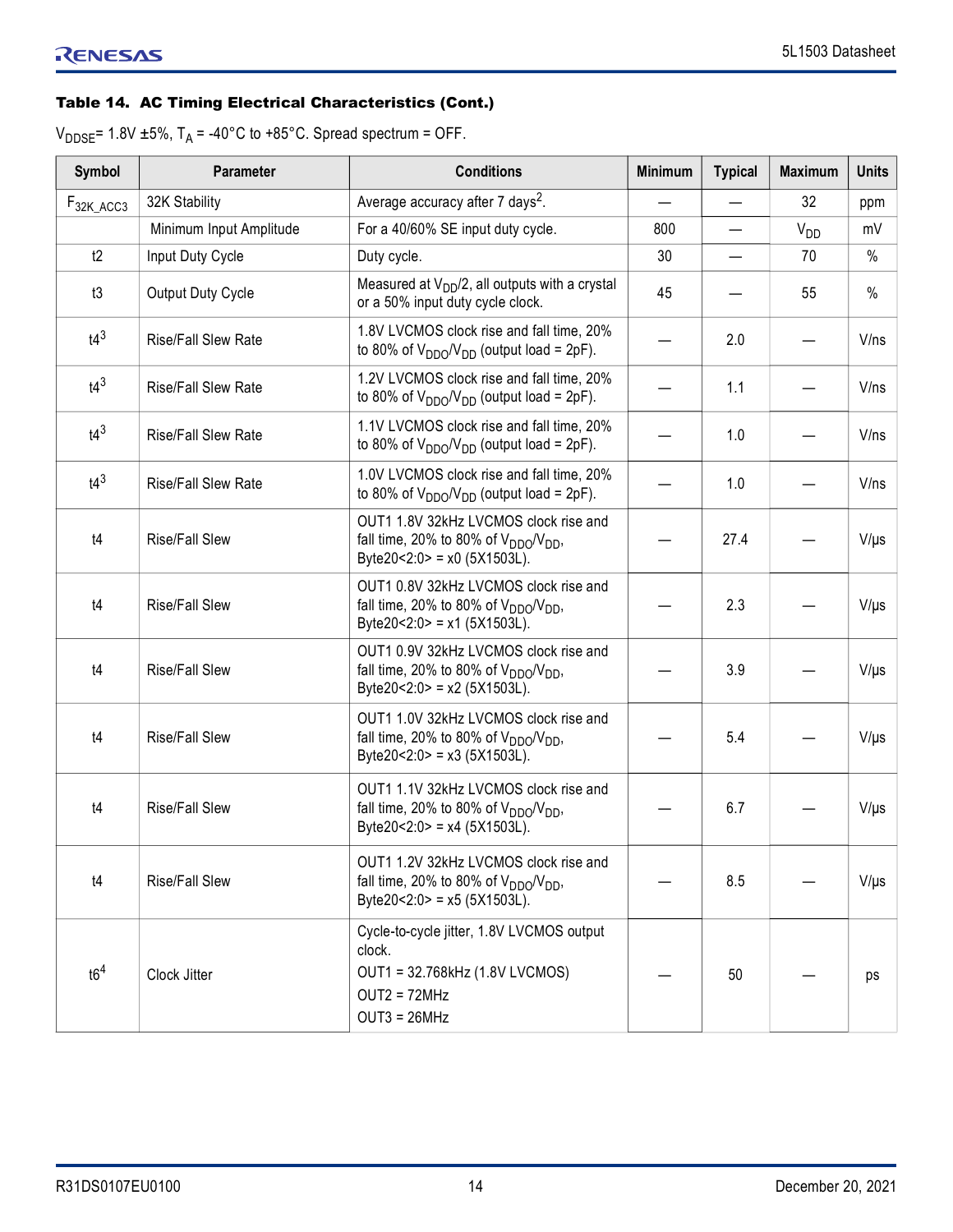## Table 14. AC Timing Electrical Characteristics (Cont.)

 $V_{\text{DDSE}}$ = 1.8V ±5%, T<sub>A</sub> = -40°C to +85°C. Spread spectrum = OFF.

| <b>Symbol</b>   | <b>Parameter</b> | <b>Conditions</b>                                                                                                          | <b>Minimum</b> | <b>Typical</b> | <b>Maximum</b> | <b>Units</b> |
|-----------------|------------------|----------------------------------------------------------------------------------------------------------------------------|----------------|----------------|----------------|--------------|
| t6 <sup>4</sup> | Clock Jitter     | Cycle-to-cycle jitter, 1.2V LVCMOS output<br>clock.<br>SOUT1 = 32.768kHz (1.8V LVCMOS)<br>$OUT2 = 72MHz$<br>$OUT3 = 26MHz$ |                | 50             |                | ps           |
| t6 <sup>4</sup> | Clock Jitter     | Cycle-to-cycle jitter, 1.1V LVCMOS output<br>clock.<br>OUT1 = 32.768kHz (1.8V LVCMOS)<br>$OUT2 = 72MHz$<br>$OUT3 = 26MHz$  |                | 50             |                | ps           |
| t6 <sup>4</sup> | Clock Jitter     | Cycle-to-cycle jitter, 1.0V LVCMOS output<br>clock.<br>OUT1 = 32.768kHz (1.8V LVCMOS)<br>$OUT2 = 72MHz$<br>$OUT3 = 26MHz$  |                | 50             |                | ps           |
| t7              | Output Skew      | Skew between the same frequencies, with<br>outputs using the same driver format.                                           |                |                | 300            | ps           |
| t8 <sup>5</sup> | Lock Time        | PLL lock time from power-up.                                                                                               |                |                | 5              | ms           |
| t9              | Lock Time        | 32.768kHz clock low power power-up time.                                                                                   |                | 10             | 20             | ms           |
| $t9^6$          | Lock Time        | PLL lock time from shutdown mode.                                                                                          |                | 0.5            |                | ms           |

<sup>1</sup> High Drive only when Crystal Frequency is higher than 30MHz.

 $2$  The data is measured on constant temperature.

 $^3$  The slew rate is set by Byte19<3:2> and Byte19<1:0>.

<sup>4</sup> Jitter performance depend on output configuration.

<sup>5</sup> Includes loading the configuration bits from EPROM to PLL registers. It does not include EPROM programming/write time.

 $6$  Actual PLL lock time depends on the loop configuration.

# <span id="page-14-0"></span>**I<sup>2</sup>C Bus DC Characteristics**

#### Table 15. I<sup>2</sup>C Bus DC Characteristics

| Symbol           | Parameter             | <b>Conditions</b> | <b>Minimum</b>        | <b>Typical</b> | <b>Maximum</b>       | <b>Units</b> |
|------------------|-----------------------|-------------------|-----------------------|----------------|----------------------|--------------|
| $V_{\text{IH}}$  | Input High Level      |                   | $0.7 \times V_{DDO}$  |                |                      |              |
| $V_{IL}$         | Input Low Level       |                   |                       |                | $0.3 \times V_{DDO}$ |              |
| V <sub>HYS</sub> | Hysteresis of Inputs  |                   | $0.05 \times V_{DDO}$ |                |                      |              |
| <sup>I</sup> IN  | Input Leakage Current |                   |                       |                | 10                   | μA           |
| V <sub>OL</sub>  | Output Low Voltage    | $I_{OL}$ = 3mA.   |                       |                | 0.4                  |              |

Note: I2C bus is 3.3V tolerant.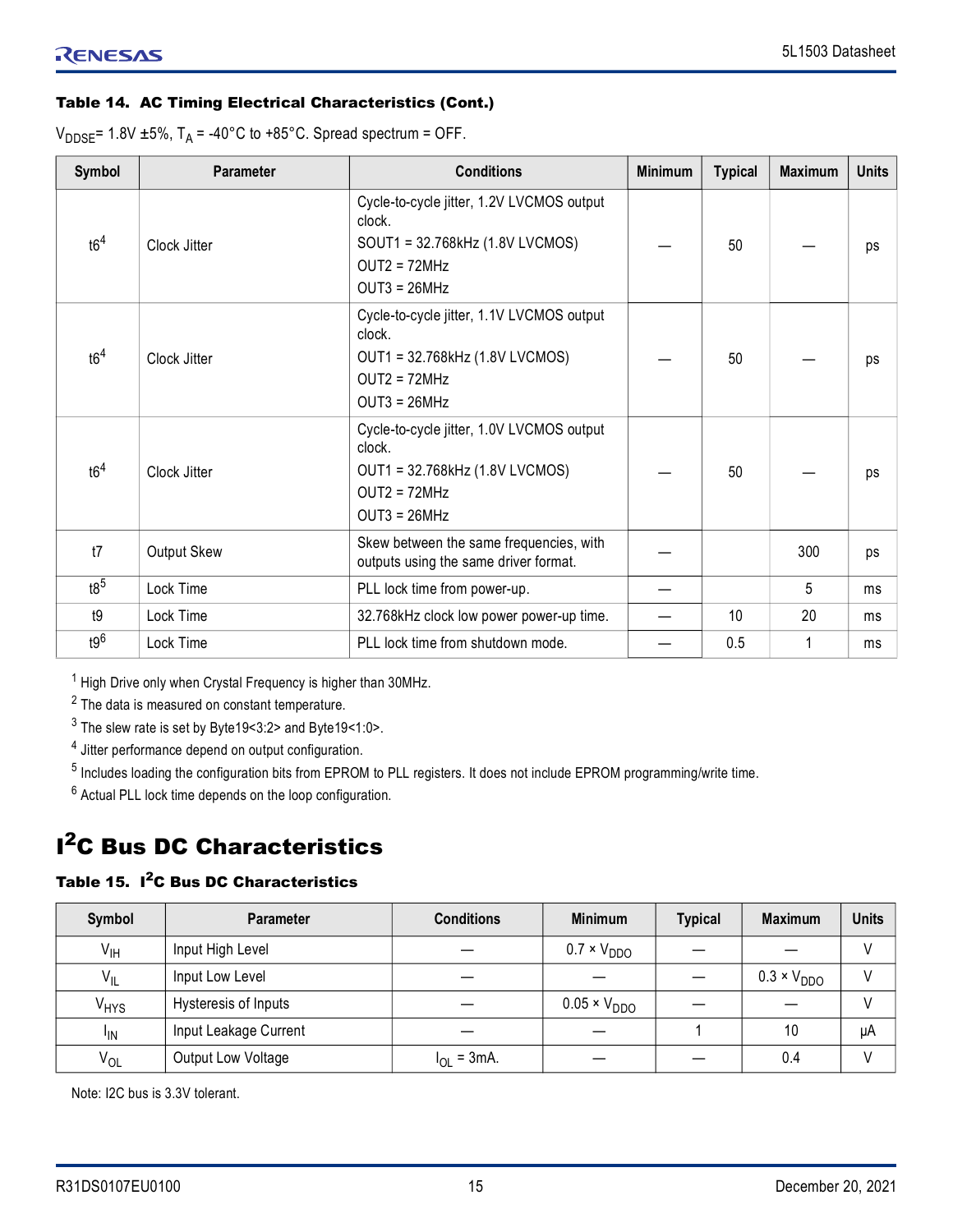| Symbol                | <b>Parameter</b>                         | <b>Minimum</b>        | <b>Typical</b> | <b>Maximum</b> | <b>Units</b> |
|-----------------------|------------------------------------------|-----------------------|----------------|----------------|--------------|
| F <sub>SCLK</sub>     | Serial Clock Frequency (SCL)             | 0                     |                | 400            | kHz          |
| t <sub>BUF</sub>      | Bus Free Time between STOP and START     | 1.3                   |                |                | μs           |
| t <sub>SU:START</sub> | Setup Time, START                        | 0.6                   |                |                | μs           |
| <sup>t</sup> HD:START | Hold Time, START                         | 0.6                   |                |                | μs           |
| t <sub>SU:DATA</sub>  | Setup Time, Data Input (SDA)             | 100                   |                |                | ns           |
| <sup>t</sup> HD:DATA  | Hold Time, Data Input (SDA) <sup>1</sup> | $\mathbf{0}$          |                |                | μs           |
| t <sub>OVD</sub>      | Output Data Valid from Clock             |                       |                | 0.9            | μs           |
| $C_B$                 | Capacitive Load for Each Bus Line        |                       |                | 400            | pF           |
| $t_{\mathsf{R}}$      | Rise Time, Data and Clock (SDA, SCL)     | $20 + 0.1 \times C_B$ |                | 300            | ns           |
| t <sub>F</sub>        | Fall Time, Data and Clock (SDA, SCL)     | $20 + 0.1 \times C_R$ |                | 300            | ns           |
| t <sub>HIGH</sub>     | High Time, Clock (SCL)                   | 0.6                   |                |                | μs           |
| $t_{LOW}$             | Low Time, Clock (SCL)                    | 1.3                   |                |                | μs           |
| t <sub>SU:STOP</sub>  | Setup Time, STOP                         | 0.6                   |                |                | μs           |

#### Table 16. I<sup>2</sup>C Bus AC Characteristics

 $^{\text{1}}$  A device must internally provide a hold time of at least 300ns for the SDA signal (referred to the V<sub>IH(MIN)</sub> of the SCL signal) to bridge the undefined region of the falling edge of SCL.

# <span id="page-15-0"></span>Spread Spectrum Generation Specifications

## Table 17. Spread Spectrum Generation Specifications (5L1503S only)

| Symbol             | <b>Parameter</b> | <b>Description</b>                                    | <b>Minimum</b> | <b>Typical</b>   | <b>Maximum</b> | <b>Units</b>       |
|--------------------|------------------|-------------------------------------------------------|----------------|------------------|----------------|--------------------|
| $t_{\mathsf{OUT}}$ | Output Frequency | Output frequency range.                               |                |                  | 100            | <b>MHz</b>         |
| <sup>T</sup> MOD   | Mod Frequency    | Modulation frequency.                                 |                | $30 - 60$        |                | kHz                |
| <b>ISPREAD</b>     | Spread Value     | Amount of spread value<br>(programmable)-down spread. |                | $0.15\% - 2.0\%$ |                | % $f_{\text{OUT}}$ |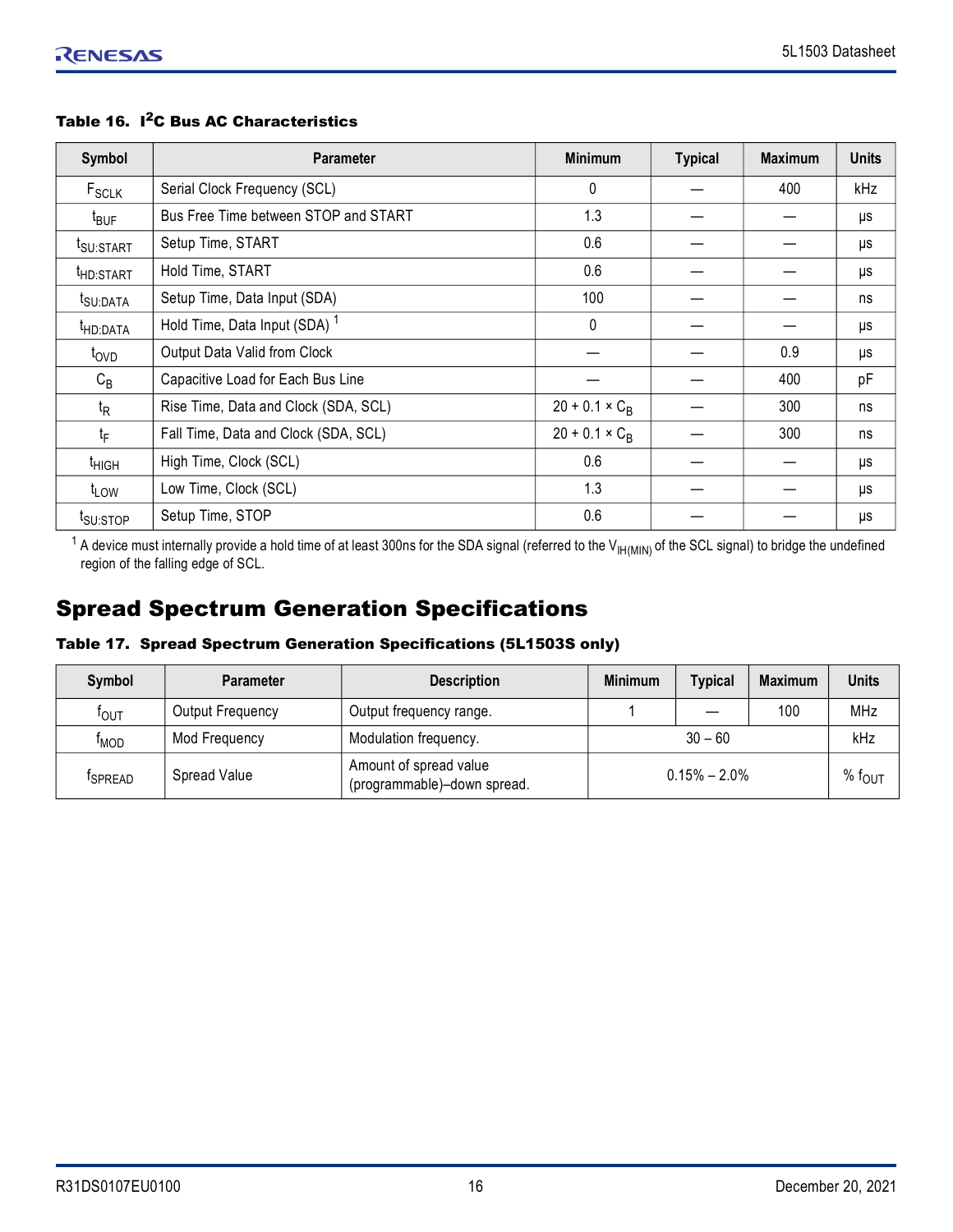# <span id="page-16-0"></span>General I2C Interface Information

### <span id="page-16-1"></span>How to Write

- Controller (host) sends a start bit
- Controller (host) sends the write address
- Renesas clock will **acknowledge**
- Controller (host) sends the beginning byte location = N
- Renesas clock will **acknowledge**
- **•** Controller (host) sends the byte count  $= X$
- Renesas clock will **acknowledge**
- Controller (host) starts sending Byte **N through Byte N+X-1**
- Renesas clock will **acknowledg**e each byte **one at a time**
- Controller (host) sends a stop bit

|    |                          |              | <b>Index Block Write Operation</b> |
|----|--------------------------|--------------|------------------------------------|
|    | <b>Controller (Host)</b> |              | <b>Renesas (Slave/Receiver)</b>    |
| Т  | starT bit                |              |                                    |
|    | Slave Address            |              |                                    |
| WR | WRite                    |              |                                    |
|    |                          |              | <b>ACK</b>                         |
|    | Beginning Byte = N       |              |                                    |
|    |                          |              | <b>ACK</b>                         |
|    | Data Byte Count = $X$    |              |                                    |
|    |                          |              | <b>ACK</b>                         |
|    | Beginning Byte N         |              |                                    |
|    |                          |              | <b>ACK</b>                         |
| ∩  |                          |              |                                    |
| ∩  |                          | <b>XByte</b> | Ω                                  |
|    |                          |              |                                    |
|    |                          |              |                                    |
|    | Byte $N + X - 1$         |              |                                    |
|    |                          |              | <b>ACK</b>                         |
| P  | stoP bit                 |              |                                    |

## <span id="page-16-2"></span>How to Read

- Controller (host) will send a start bit
- Controller (host) sends the write address
- Renesas clock will **acknowledge**
- Controller (host) sends the beginning byte location  $= N$
- Renesas clock will **acknowledge**
- Controller (host) will send a separate start bit
- Controller (host) sends the read address
- Renesas clock will **acknowledge**
- **•** Renesas clock will send the data byte count  $= X$
- Renesas clock sends Byte **N+X-1**
- Renesas clock sends **Byte 0 through Byte X (if X(H) was written to Byte 8)**
- Controller (host) will need to acknowledge each byte
- Controller (host) will send a not acknowledge bit
- Controller (host) will send a stop bit

|                 | <b>Index Block Read Operation</b> |        |                          |
|-----------------|-----------------------------------|--------|--------------------------|
|                 | Controller (Host)                 |        | Renesas (Slave/Receiver) |
| T               | starT bit                         |        |                          |
|                 | <b>Slave Address</b>              |        |                          |
| <b>WR</b>       | WRite                             |        |                          |
|                 |                                   |        | <b>ACK</b>               |
|                 | Beginning Byte = N                |        |                          |
|                 |                                   |        | <b>ACK</b>               |
| $\overline{RT}$ | Repeat starT                      |        |                          |
|                 | <b>Slave Address</b>              |        |                          |
| RD              | ReaD                              |        |                          |
|                 |                                   |        | <b>ACK</b>               |
|                 |                                   |        |                          |
|                 |                                   |        | Data Byte Count=X        |
|                 | <b>ACK</b>                        |        |                          |
|                 |                                   |        | Beginning Byte N         |
|                 | <b>ACK</b>                        |        |                          |
|                 |                                   |        | O                        |
|                 | O                                 | X Byte | Ω                        |
|                 | 0                                 |        | O                        |
|                 | 0                                 |        |                          |
|                 |                                   |        | Byte $N + X - 1$         |
| N               | Not acknowledge                   |        |                          |
| P               | stoP bit                          |        |                          |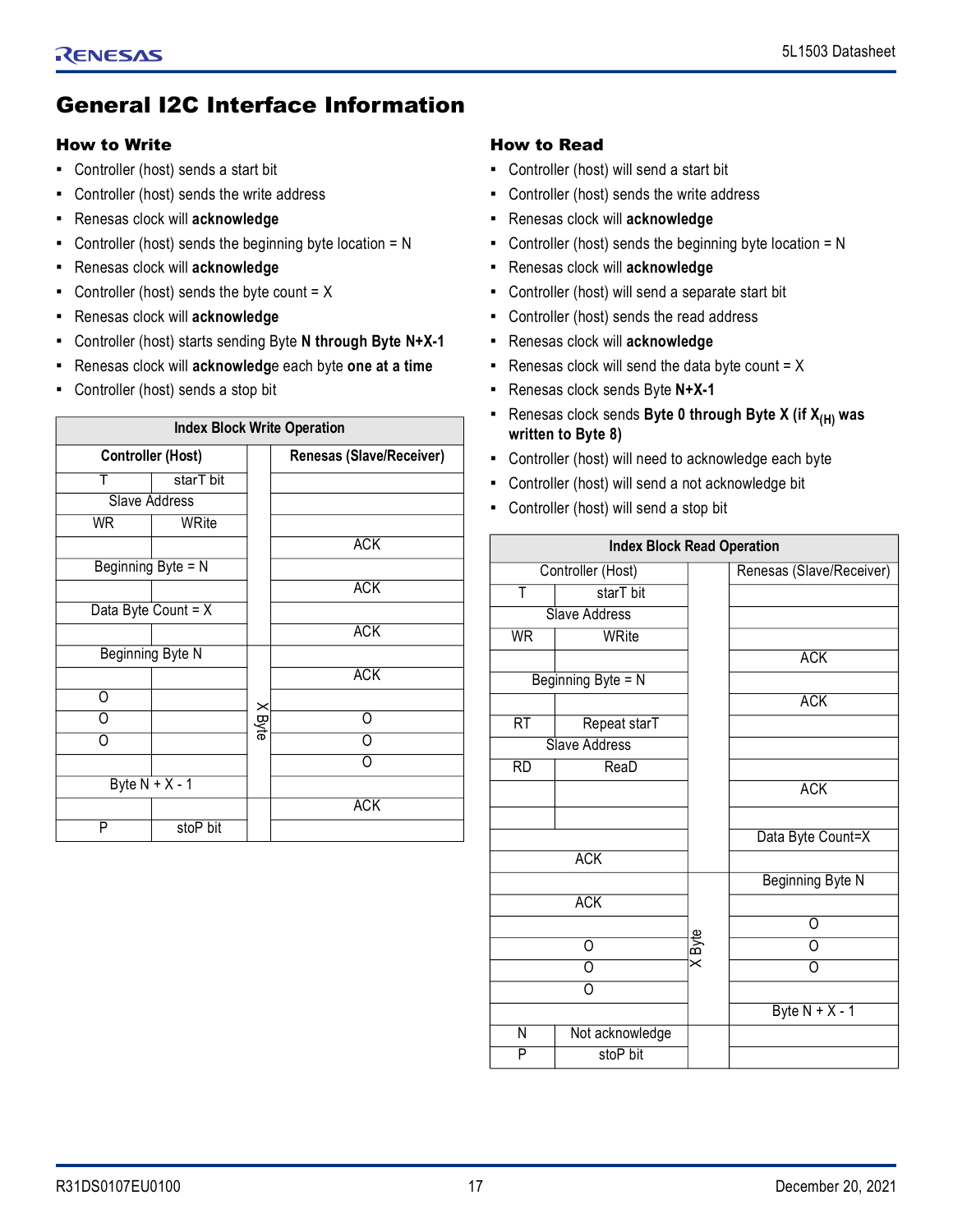# RENESAS

# **Byte 0: General Control**

| Byte 00h | <b>Name</b>              | <b>Control Function</b>           | <b>Type</b> | $\boldsymbol{0}$                                                             |                                    | <b>PWD</b> |
|----------|--------------------------|-----------------------------------|-------------|------------------------------------------------------------------------------|------------------------------------|------------|
| Bit 7    | OTP Burned               | OTP memory programming indication | R/W         | OTP memory<br>non-programmed                                                 | OTP memory<br>programmed           | 0          |
| Bit 6    | <b>OTP TRIM</b>          | OTP memory programming indication | R/W         | OTP TRIM bits<br>non-programmed                                              | <b>OTP TRIM bits</b><br>programmed | 0          |
| Bit 5    | $IC\_addr[1]$            | I2C address select bit 1          | R/W         | 00:DD0                                                                       | 01: D2                             | 0          |
| Bit 4    | $IC\_addr[0]$            | I2C address select bit 0          | R/W         | 10: D4                                                                       | 11:DB                              | 0          |
| Bit 3    | <b>OTP TRIM Protect</b>  | OTP TRIM bits memory protection   | R/W         | read/write                                                                   | write locked                       | 0          |
| Bit 2    | OTP Configure Select 2   | <b>OTP Config Select Bit</b>      | R/W         | Config 0                                                                     | Config 1                           | 0          |
| Bit 1    | OTP Configure Select <1> | DFC Config Select Bit 1           | R/W         | 00: DFC Config 0<br>01: DFC Config 1<br>10: DFC Config 2<br>11: DFC Config 3 |                                    | 0          |
| Bit 0    | OTP Configure Select <0> | DFC Config Select Bit 0           | R/W         |                                                                              |                                    | 0          |

# **Byte 1: Dash Code ID (optional)**

| Byte 01h | <b>Name</b>    | <b>Control Function</b> | <b>Type</b> | 0        |               | <b>PWD</b> |
|----------|----------------|-------------------------|-------------|----------|---------------|------------|
| Bit 7    | XTAL DIV2      | <b>XTAL Divider</b>     | R/W         | Div $/2$ | <b>Bypass</b> | 0          |
| Bit 6    | DashCode ID[6] | Dash code ID            | R/W         |          |               | $\pmb{0}$  |
| Bit 5    | DashCode ID[5] | Dash code ID            | R/W         |          |               | $\pmb{0}$  |
| Bit 4    | DashCode ID[4] | Dash code ID            | R/W         |          |               | 0          |
| Bit 3    | DashCode ID[3] | Dash code ID            | R/W         |          |               | 0          |
| Bit 2    | DashCode ID[2] | Dash code ID            | R/W         |          |               | $\pmb{0}$  |
| Bit 1    | DashCode ID[1] | Dash code ID            | R/W         |          |               | $\pmb{0}$  |
| Bit 0    | DashCode ID[0] | Dash code ID            | R/W         |          |               | 0          |

## **Byte 2: Crystal Cap Setting**

| Byte 02h | <b>Name</b>    | <b>Control Function</b>     | <b>Type</b> | 0                             |              | <b>PWD</b>   |
|----------|----------------|-----------------------------|-------------|-------------------------------|--------------|--------------|
| Bit 7    | Xtal_Cap[3]    | Xtal cap load trimming bits | R/W         |                               |              | $\mathbf{0}$ |
| Bit 6    | Xtal_Cap[2]    | Xtal cap load trimming bits | R/W         | x1<br>х4                      | $\mathbf{0}$ |              |
| Bit 5    | Xtal_Cap[1]    | Xtal cap load trimming bits | R/W         | total 15pF                    | $\mathbf{0}$ |              |
| Bit 4    | Xtal_Cap[0]    | Xtal cap load trimming bits | R/W         |                               |              |              |
| Bit 3    | PPS Hyst Prog  | PPS Hysteresis Prog Bit1    | R/W         |                               | 00:20mV      | $\mathbf{0}$ |
| Bit 2    | PPS Hyst Prog  | PPS Hysteresis Prog Bit0    | R/W         | 01:40mV<br>10:60mV<br>11:80mV |              | $\mathbf{0}$ |
| Bit 1    | PPS Vbias Prog | PPS Vbias Prog Bit 1        | R/W         |                               |              | $\mathbf{0}$ |
| Bit 0    | PPS Vbias Prog | PPS Vbias Prog Bit 0        | R/W         |                               |              | $\mathbf{0}$ |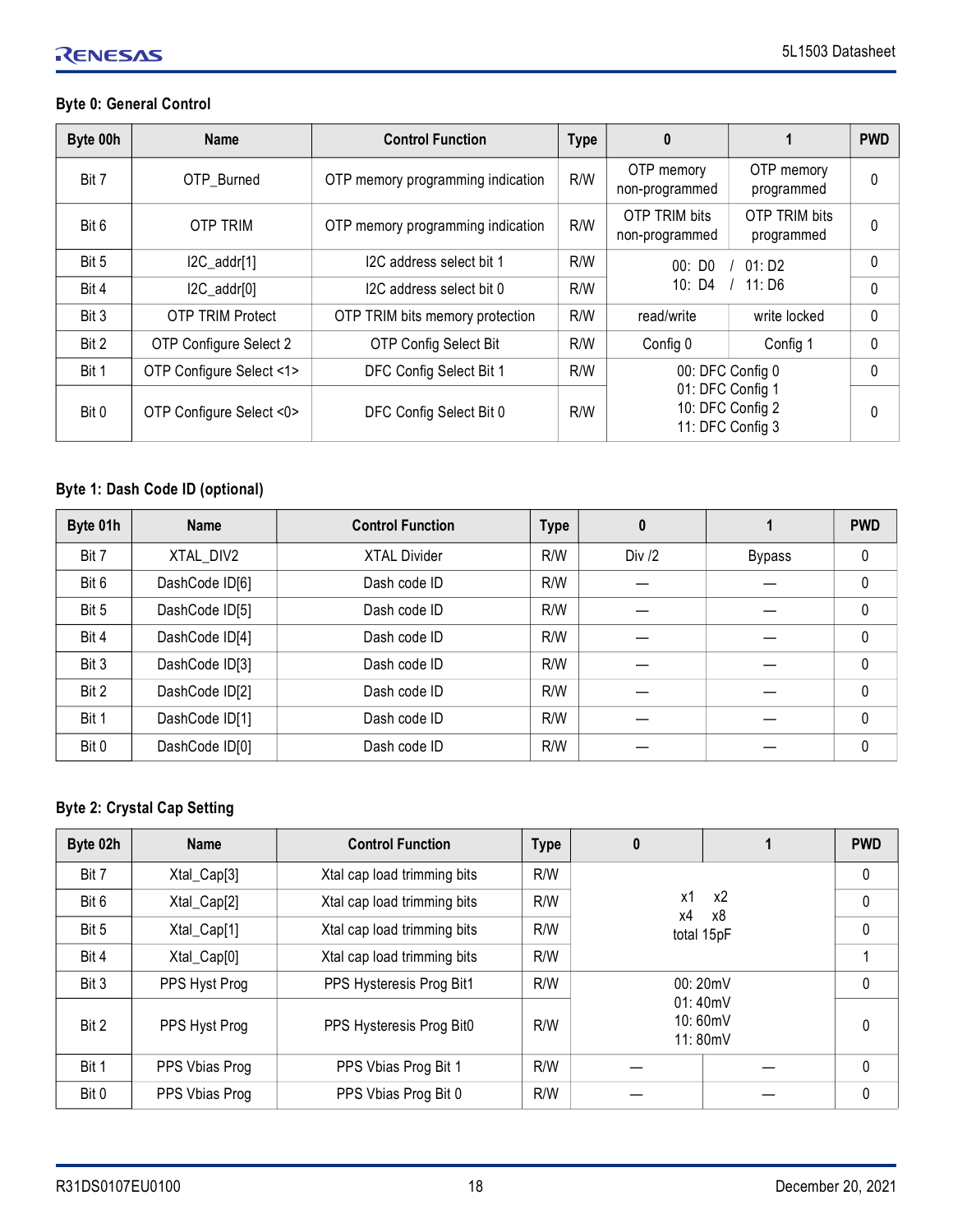## **Byte 3: OTP Protect**

| Byte 03h | <b>Name</b>             | <b>Control Function</b>      | <b>Type</b> | $\boldsymbol{0}$ |                                  | <b>PWD</b>   |
|----------|-------------------------|------------------------------|-------------|------------------|----------------------------------|--------------|
| Bit 7    | OTP Configure 3 Protect |                              | R/W         | read/write       | write locked                     | 0            |
| Bit 6    | OTP Configure 2 Protect |                              | R/W         | read/write       | write locked                     | $\Omega$     |
| Bit 5    | OTP Configure 1 Protect |                              | R/W         | read/write       | write locked                     | 0            |
| Bit 4    | OTP Configure 0 Protect |                              | R/W         | read/write       | write locked                     | $\Omega$     |
| Bit 3    | PPS2 Amp Prog           | PPS OE2 Amplitude Prog Bit 1 | R/W         |                  | 00:400mV                         | $\mathbf{0}$ |
| Bit 2    | PPS2 Amp Prog           | PPS OE2 Amplitude Prog Bit 0 | R/W         |                  | 01:500mV<br>10:600mV<br>11:700mV | 0            |
| Bit 1    | PPS1 Amp Prog           | PPS OE1 Amplitude Prog Bit 1 | R/W         |                  | 00:400mV                         | $\Omega$     |
| Bit 0    | PPS1 Amp Prog           | PPS OE1 Amplitude Prog Bit 0 | R/W         |                  | 01:500mV<br>10:600mV<br>11:700mV | 0            |

## **Byte 4: (Apply to 5L1503S)**

| Byte 04h | <b>Name</b>           | <b>Control Function</b>            | <b>Type</b> | 0        |                       | <b>PWD</b>   |
|----------|-----------------------|------------------------------------|-------------|----------|-----------------------|--------------|
| Bit 7    | <b>UltraPowerDown</b> | <b>Ultra Power Down</b>            | R/W         | disabled | enabled               | $\mathbf{0}$ |
| Bit 6    | EN DIFF CLKIN         | Enable Differential Clkin on X1/X2 | R/W         | disabled | enabled               | 0            |
| Bit 5    | PLL HRS EN            |                                    | R/W         | normal   | enable (shift 4 bits) | $\mathbf 0$  |
| Bit 4    | PLL EN 3rd            | $\overline{\phantom{0}}$           | R/W         | disabled | enabled               | $\mathbf{0}$ |
| Bit 3    |                       | Reserved                           | R/W         |          |                       | $\mathbf{0}$ |
| Bit 2    | PLL_FB_INT[10]        | PLL feedback integer divider 10    | R/W         |          |                       | $\mathbf{0}$ |
| Bit 1    | PLL_FB_INT[9]         | PLL feedback integer divider 9     | R/W         |          |                       | $\mathbf{0}$ |
| Bit 0    | PLL_FB_INT[8]         | PLL feedback integer divider 8     | R/W         |          |                       | $\mathbf{0}$ |

## **Byte 4: (Apply to 5L1503/5L1503L)**

| Byte 04h | <b>Name</b>           | <b>Control Function</b>            | <b>Type</b> |          |                       | <b>PWD</b> |
|----------|-----------------------|------------------------------------|-------------|----------|-----------------------|------------|
| Bit 7    | <b>UltraPowerDown</b> | Ultra Power Down                   | R/W         | disabled | enabled               | $\Omega$   |
| Bit 6    | EN DIFF CLKIN         | Enable Differential Clkin on X1/X2 | R/W         | disabled | enabled               | 0          |
| Bit 5    | PLL HRS EN            |                                    | R/W         | normal   | enable (shift 4 bits) | $\Omega$   |
| Bit 4    | PLL EN 3rd            |                                    | R/W         | disabled | enabled               | $\Omega$   |
| Bit 3    | <b>SEL PREDIV</b>     | Divide by 4                        | R/W         | disabled | enabled               | $\Omega$   |
| Bit 2    | PLL_FB_INT[10]        | PLL feedback integer divider 10    | R/W         |          |                       | $\Omega$   |
| Bit 1    | PLL_FB_INT[9]         | PLL feedback integer divider 9     | R/W         |          |                       | $\Omega$   |
| Bit 0    | PLL_FB_INT[8]         | PLL feedback integer divider 8     | R/W         |          |                       | $\Omega$   |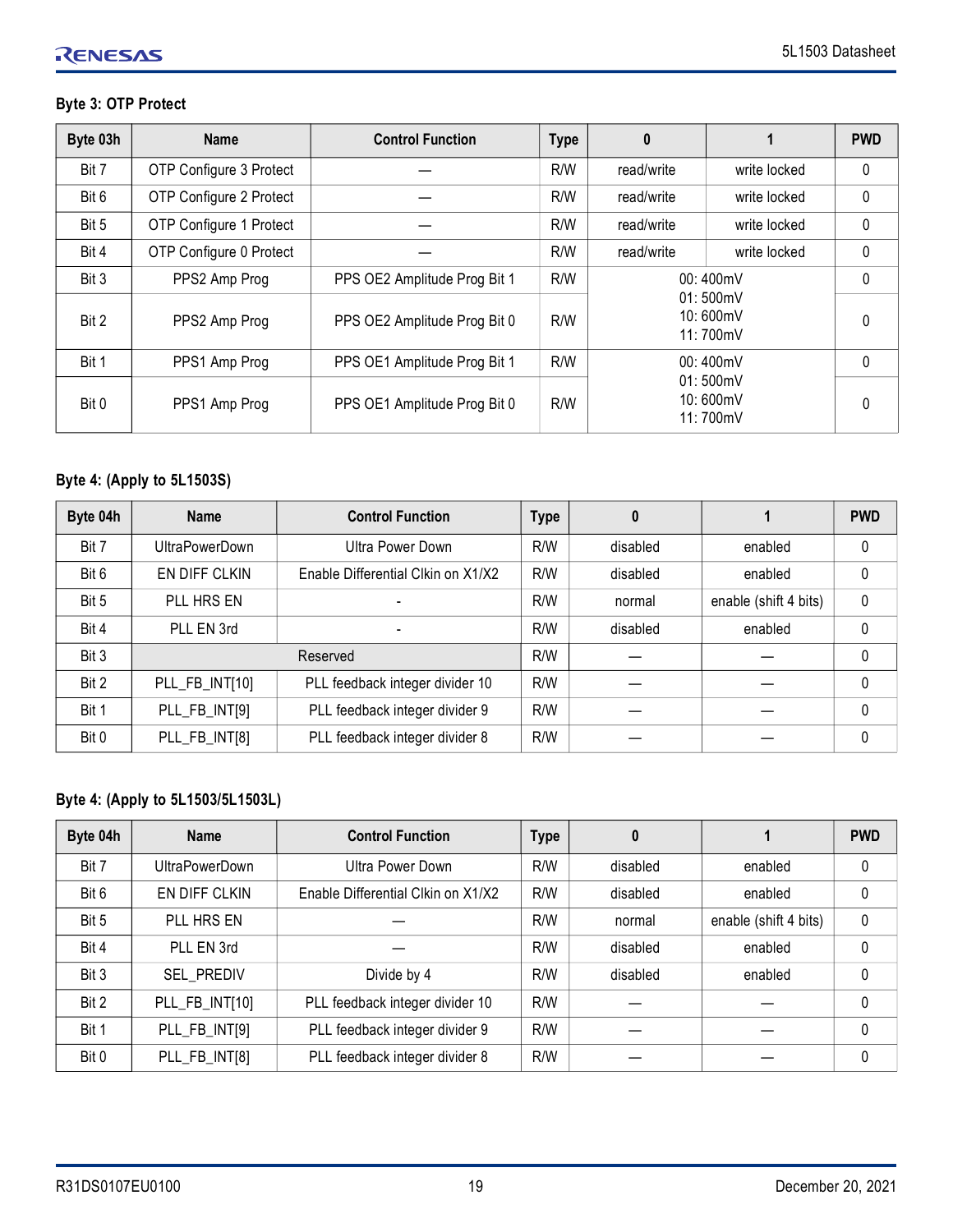# **Byte 05h Name Control Function Type 0 1 PWD** Bit 7 | PLL\_FB\_INT\_DIV[7] | PLL feedback integer divider 7 | R/W | — | — | O Bit 6 | PLL\_FB\_INT\_DIV[6] | PLL feedback integer divider 6 | R/W |  $-$  |  $-$  | 0 Bit 5 | PLL\_FB\_INT\_DIV[5] | PLL feedback integer divider 5 | R/W |  $-$  |  $-$  | 1 Bit 4 | PLL\_FB\_INT\_DIV[4] | PLL feedback integer divider 4 | R/W |  $-$  |  $-$  | 0 Bit 3 | PLL\_FB\_INT\_DIV[3] | PLL feedback integer divider 3 | R/W |  $-$  |  $-$  | 1 Bit 2 | PLL\_FB\_INT\_DIV[2] | PLL feedback integer divider 2 | R/W |  $-$  |  $-$  | 0 Bit 1 | PLL\_FB\_INT\_DIV[1] | PLL feedback integer divider 1 | R/W | | | | | | | | | | | | | | 0 Bit 0 | PLL\_FB\_INT\_DIV[0] | PLL feedback integer divider 0 | R/W | — | — | 0

#### **Byte 5: PLL Integer Feedback Divider (Apply to 5L1503S)**

#### **Byte 5: PLL Integer Feedback Divider (Apply to 5L1503/5L1503L)**

| Byte 05h | <b>Name</b>       | <b>Control Function</b>        | <b>Type</b> | 0 | <b>PWD</b> |
|----------|-------------------|--------------------------------|-------------|---|------------|
| Bit 7    | PLL_FB_INT_DIV[7] | PLL feedback integer divider 7 | R/W         |   | 0          |
| Bit 6    | PLL_FB_INT_DIV[6] | PLL feedback integer divider 6 | R/W         |   | 0          |
| Bit 5    | PLL_FB_INT_DIV[5] | PLL feedback integer divider 5 | R/W         |   |            |
| Bit 4    | PLL_FB_INT_DIV[4] | PLL feedback integer divider 4 | R/W         |   |            |
| Bit 3    | PLL_FB_INT_DIV[3] | PLL feedback integer divider 3 | R/W         |   | $\Omega$   |
| Bit 2    | PLL_FB_INT_DIV[2] | PLL feedback integer divider 2 | R/W         |   | $\Omega$   |
| Bit 1    | PLL_FB_INT_DIV[1] | PLL feedback integer divider 1 | R/W         |   | $\Omega$   |
| Bit 0    | PLL_FB_INT_DIV[0] | PLL feedback integer divider 0 | R/W         |   | $\Omega$   |

#### **Byte 6: PLL Fractional Feedback Divider**

| Byte 06h | <b>Name</b>        | <b>Control Function</b>            | <b>Type</b> | 0 | <b>PWD</b>   |
|----------|--------------------|------------------------------------|-------------|---|--------------|
| Bit 7    | PLL_FB_FRC_DIV[15] | PLL feedback fractional divider 15 | R/W         |   | 0            |
| Bit 6    | PLL_FB_FRC_DIV[14] | PLL feedback fractional divider 14 | R/W         |   | 0            |
| Bit 5    | PLL_FB_FRC_DIV[13] | PLL feedback fractional divider 13 | R/W         |   | 0            |
| Bit 4    | PLL_FB_FRC_DIV[12] | PLL feedback fractional divider 12 | R/W         |   | $\mathbf{0}$ |
| Bit 3    | PLL_FB_FRC_DIV[11] | PLL feedback fractional divider 11 | R/W         |   | $\mathbf{0}$ |
| Bit 2    | PLL_FB_FRC_DIV[10] | PLL feedback fractional divider 10 | R/W         |   | $\mathbf 0$  |
| Bit 1    | PLL_FB_FRC_DIV[9]  | PLL feedback fractional divider 9  | R/W         |   | 0            |
| Bit 0    | PLL_FB_FRC_DIV[8]  | PLL feedback fractional divider 8  | R/W         |   | 0            |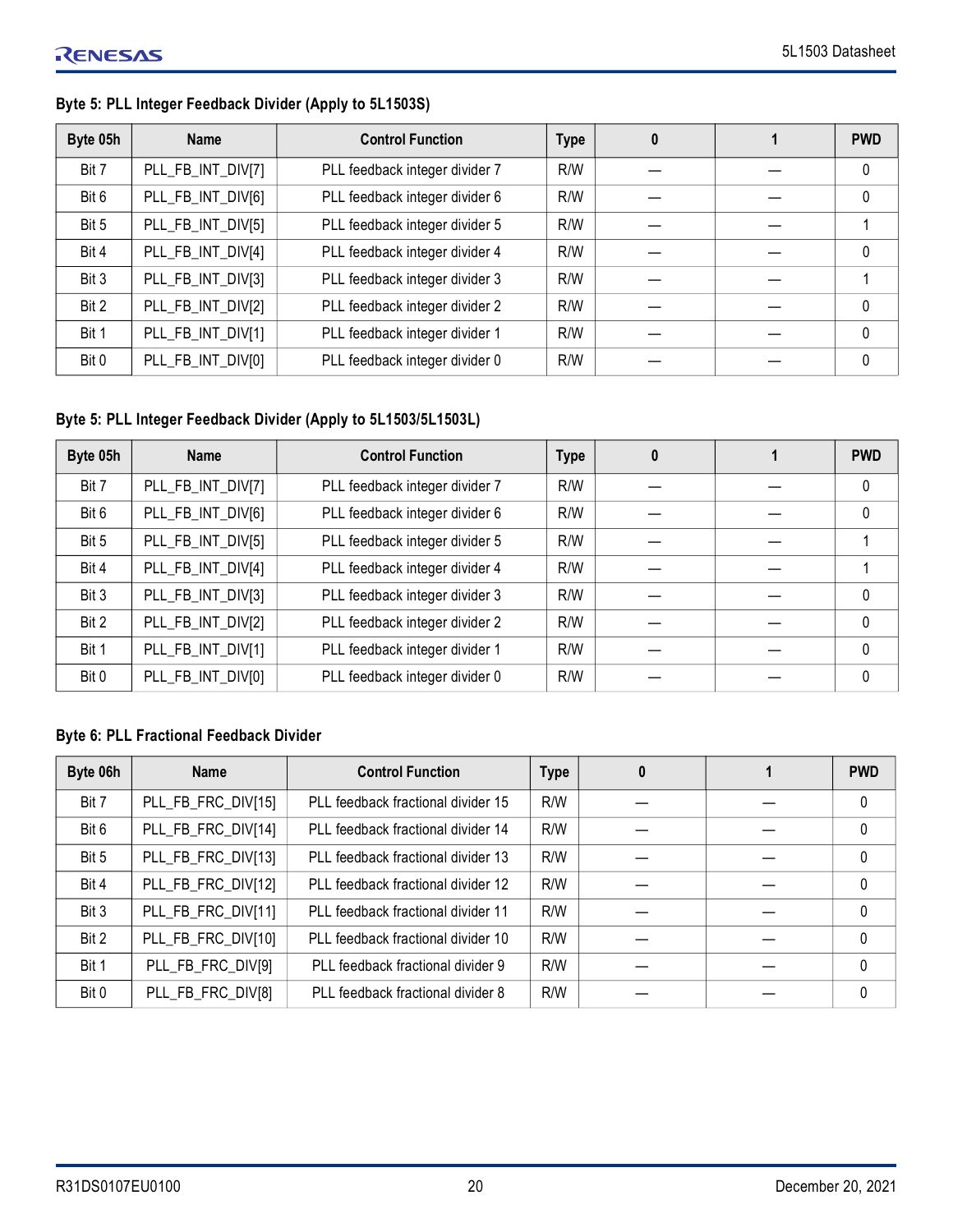## **Byte 7: Fractional Feedback Divider**

| Byte 07h | <b>Name</b>       | <b>Control Function</b>           | <b>Type</b> | 0 | <b>PWD</b>  |
|----------|-------------------|-----------------------------------|-------------|---|-------------|
| Bit 7    | PLL_FB_FRC_DIV[7] | PLL feedback fractional divider 7 | R/W         |   | $\mathbf 0$ |
| Bit 6    | PLL_FB_FRC_DIV[6] | PLL feedback fractional divider 6 | R/W         |   | $\mathbf 0$ |
| Bit 5    | PLL_FB_FRC_DIV[5] | PLL feedback fractional divider 5 | R/W         |   | $\Omega$    |
| Bit 4    | PLL_FB_FRC_DIV[4] | PLL feedback fractional divider 4 | R/W         |   | $\Omega$    |
| Bit 3    | PLL_FB_FRC_DIV[3] | PLL feedback fractional divider 3 | R/W         |   | $\Omega$    |
| Bit 2    | PLL_FB_FRC_DIV[2] | PLL feedback fractional divider 2 | R/W         |   | $\Omega$    |
| Bit 1    | PLL_FB_FRC_DIV[1] | PLL feedback fractional divider 1 | R/W         |   | $\Omega$    |
| Bit 0    | PLL_FB_FRC_DIV[0] | PLL feedback fractional divider 0 | R/W         |   | $\Omega$    |

## **Byte 8: PLL Spread Spectrum Control**

| Byte 08h | <b>Name</b>  | <b>Control Function</b>             | <b>Type</b> | 0 | <b>PWD</b>   |
|----------|--------------|-------------------------------------|-------------|---|--------------|
| Bit 7    | PLL_STEP[15] | PLL spread step size control bit 15 | R/W         |   | $\mathbf{0}$ |
| Bit 6    | PLL_STEP[14] | PLL spread step size control bit 14 | R/W         |   | $\mathbf 0$  |
| Bit 5    | PLL_STEP[13] | PLL spread step size control bit 13 | R/W         |   | $\mathbf 0$  |
| Bit 4    | PLL_STEP[12] | PLL spread step size control bit 12 | R/W         |   | $\mathbf 0$  |
| Bit 3    | PLL_STEP[11] | PLL spread step size control bit 11 | R/W         |   | $\Omega$     |
| Bit 2    | PLL_STEP[10] | PLL spread step size control bit 10 | R/W         |   | $\Omega$     |
| Bit 1    | PLL_STEP[9]  | PLL spread step size control bit 9  | R/W         |   | $\Omega$     |
| Bit 0    | PLL_STEP[8]  | PLL spread step size control bit 8  | R/W         |   | $\mathbf{0}$ |

# **Byte 9: PLL Spread Spectrum Control**

| Byte 09h | <b>Name</b> | <b>Control Function</b>            | <b>Type</b> | 0 | <b>PWD</b> |
|----------|-------------|------------------------------------|-------------|---|------------|
| Bit 7    | PLL_STEP[7] | PLL spread step size control bit 7 | R/W         |   | 0          |
| Bit 6    | PLL_STEP[6] | PLL spread step size control bit 6 | R/W         |   | 0          |
| Bit 5    | PLL_STEP[5] | PLL spread step size control bit 5 | R/W         |   | 0          |
| Bit 4    | PLL_STEP[4] | PLL spread step size control bit 4 | R/W         |   | $\Omega$   |
| Bit 3    | PLL_STEP[3] | PLL spread step size control bit 3 | R/W         |   | $\Omega$   |
| Bit 2    | PLL_STEP[2] | PLL spread step size control bit 2 | R/W         |   | $\Omega$   |
| Bit 1    | PLL_STEP[1] | PLL spread step size control bit 1 | R/W         |   | $\Omega$   |
| Bit 0    | PLL_STEP[0] | PLL spread step size control bit 0 | R/W         |   | $\Omega$   |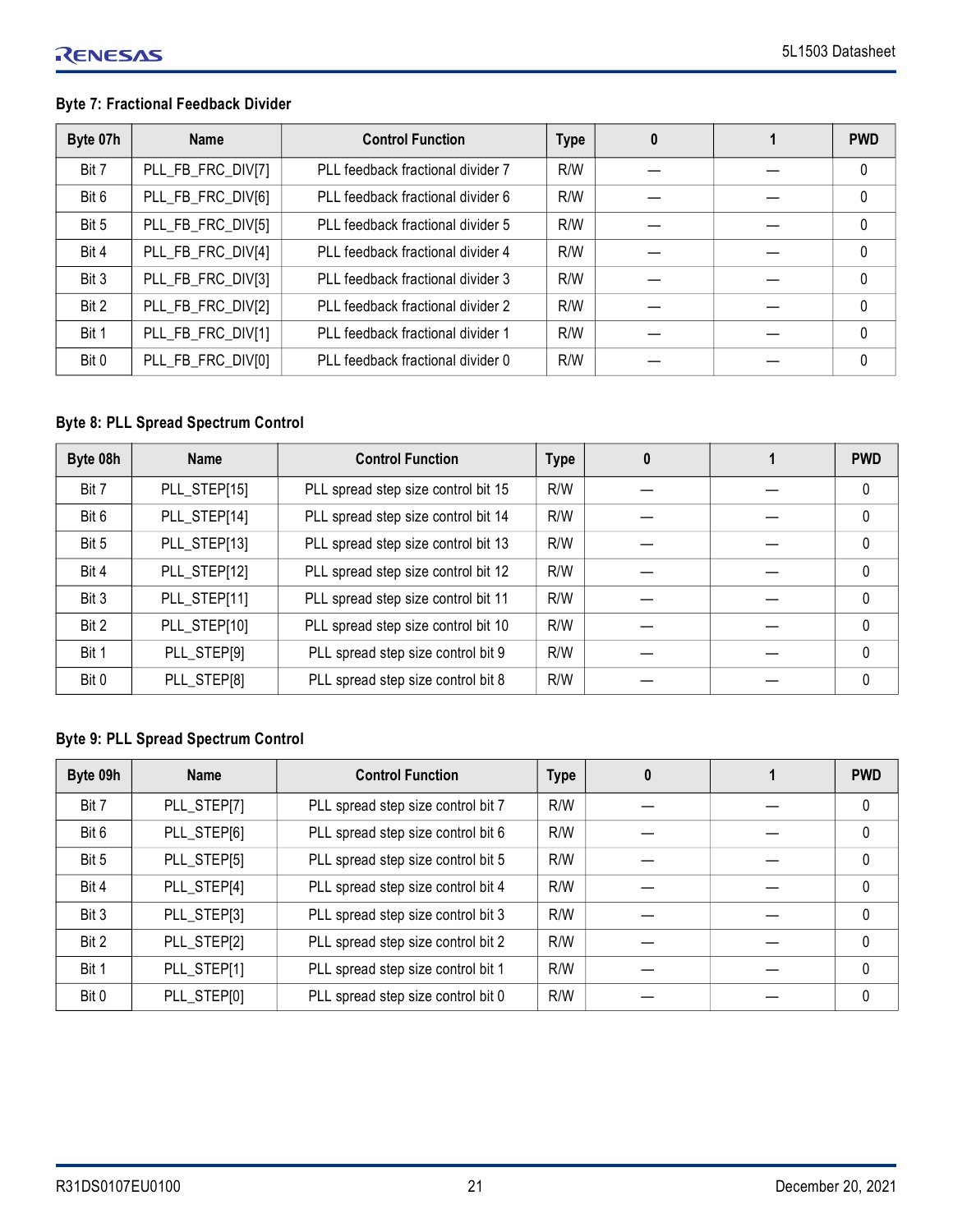# **Byte 10: PLL Period Control**

| Byte 0Ah | <b>Name</b>   | <b>Control Function</b>  | <b>Type</b> | 0 | <b>PWD</b>   |
|----------|---------------|--------------------------|-------------|---|--------------|
| Bit 7    | PLL_PERIOD[7] | PLL period control bit 7 | R/W         |   | $\mathbf{0}$ |
| Bit 6    | PLL_PERIOD[6] | PLL period control bit 6 | R/W         |   | $\mathbf 0$  |
| Bit 5    | PLL_PERIOD[5] | PLL period control bit 5 | R/W         |   | $\mathbf{0}$ |
| Bit 4    | PLL_PERIOD[4] | PLL period control bit 4 | R/W         |   | $\mathbf{0}$ |
| Bit 3    | PLL_PERIOD[3] | PLL period control bit 3 | R/W         |   | $\Omega$     |
| Bit 2    | PLL_PERIOD[2] | PLL period control bit 2 | R/W         |   | $\mathbf 0$  |
| Bit 1    | PLL_PERIOD[1] | PLL period control bit 1 | R/W         |   | $\Omega$     |
| Bit 0    | PLL_PERIOD[0] | PLL period control bit 0 | R/W         |   | $\Omega$     |

# **Byte 11: PLL M Divider Setting (Apply to 5L1503S)**

| Byte 0Bh | <b>Name</b> | <b>Control Function</b>             | <b>Type</b> | 0                   |                     | <b>PWD</b>   |
|----------|-------------|-------------------------------------|-------------|---------------------|---------------------|--------------|
| Bit 7    | PLL MDIV1   | PLL reference divider 1             | R/W         | disable M DIV1      | bypadd divider (/1) |              |
| Bit 6    | PLL MDIV2   | PLL reference divider 2             | R/W         | disable M DIV2      | bypadd divider (/2) | 0            |
| Bit 5    | PLL_MDIV[5] | PLL reference divider control bit 5 | R/W         |                     |                     | $\mathbf 0$  |
| Bit 4    | PLL_MDIV[4] | PLL reference divider control bit 4 | R/W         |                     |                     |              |
| Bit 3    | PLL_MDIV[3] | PLL reference divider control bit 3 | R/W         |                     |                     | 1            |
| Bit 2    | PLL_MDIV[2] | PLL reference divider control bit 2 | R/W         | 3-63, default is 26 |                     | $\mathbf{0}$ |
| Bit 1    | PLL_MDIV[1] | PLL reference divider control bit 1 | R/W         |                     |                     |              |
| Bit 0    | PLL_MDIV[0] | PLL reference divider control bit 0 | R/W         |                     |                     | $\mathbf{0}$ |

## **Byte 11: PLL M Divider Setting (Apply to 5L1503/5L1503L)**

| Byte 0Bh | <b>Name</b> | <b>Control Function</b>             | <b>Type</b> | 0                   |                     | <b>PWD</b> |
|----------|-------------|-------------------------------------|-------------|---------------------|---------------------|------------|
| Bit 7    | PLL MDIV1   | PLL reference divider 1             | R/W         | disable M DIV1      | bypadd divider (/1) | 0          |
| Bit 6    | PLL MDIV2   | PLL reference divider 2             | R/W         | disable M DIV2      | bypadd divider (/2) | $\pmb{0}$  |
| Bit 5    | PLL MDIV[5] | PLL reference divider control bit 5 | R/W         |                     |                     | 0          |
| Bit 4    | PLL MDIV[4] | PLL reference divider control bit 4 | R/W         |                     |                     |            |
| Bit 3    | PLL_MDIV[3] | PLL reference divider control bit 3 | R/W         |                     |                     |            |
| Bit 2    | PLL_MDIV[2] | PLL reference divider control bit 2 | R/W         | 3-63, default is 26 |                     | 0          |
| Bit 1    | PLL_MDIV[1] | PLL reference divider control bit 1 | R/W         |                     |                     |            |
| Bit 0    | PLL_MDIV[0] | PLL reference divider control bit 0 | R/W         |                     |                     | 0          |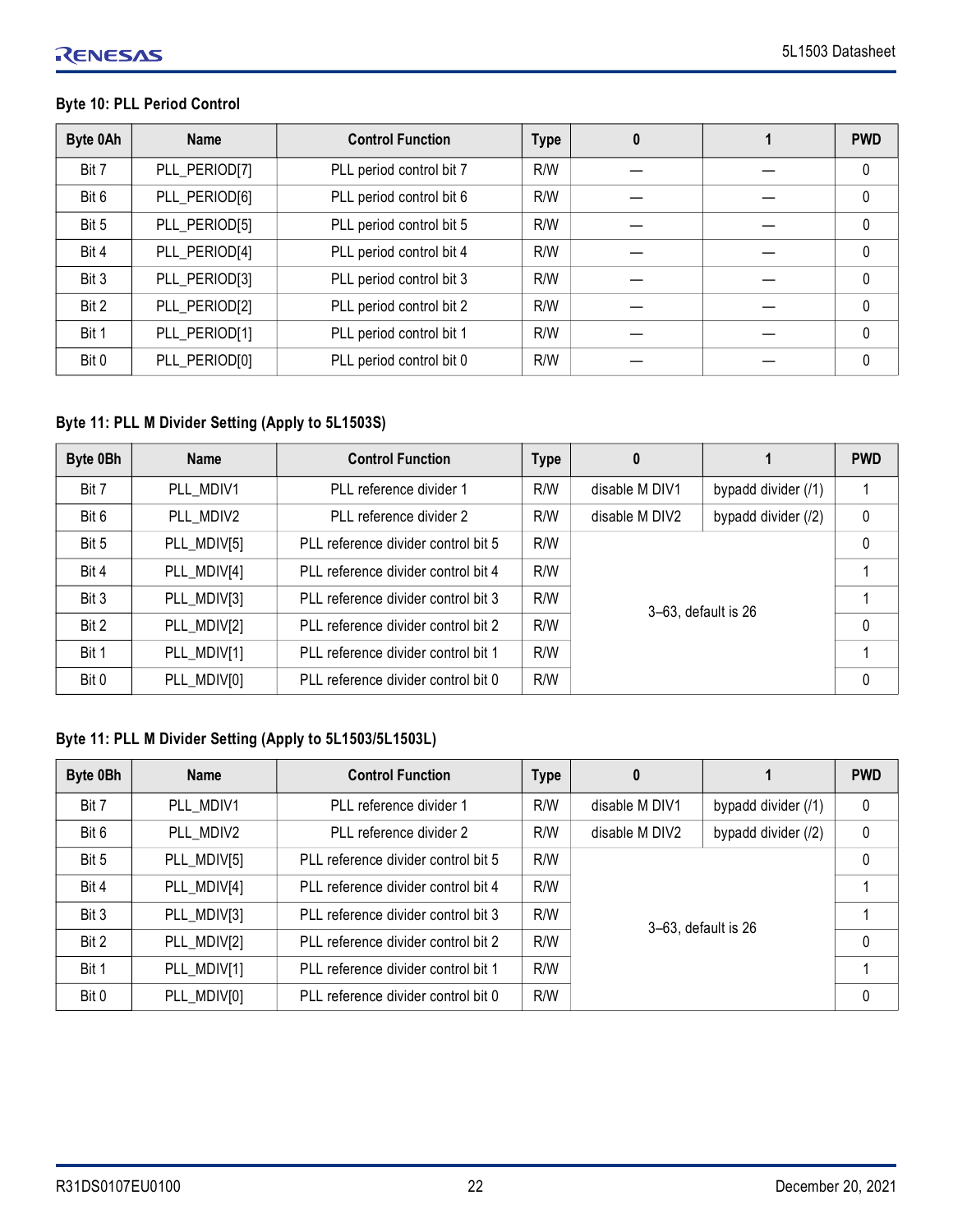## **Byte 12: PLL Loop R Setting (Apply to 5L1503S)**

| Byte 0Ch | <b>Name</b>       | <b>Control Function</b>           | <b>Type</b> | 0       |                       | <b>PWD</b>   |
|----------|-------------------|-----------------------------------|-------------|---------|-----------------------|--------------|
| Bit 7    | PLL MDIV Doubler  | PLL reference divider - doubler   | R/W         | disable | enable                | 0            |
| Bit 6    | PLL IREF          | PLL CP reference current          | R/W         | 1X      | 2X                    |              |
| Bit 5    | PLL SSEN          | PLL spread spectrum enable        | R/W         | disable | enable                | 0            |
| Bit 4    | PLL R100K         | PLL Loop filter resister 100kOhm  | R/W         | bypass  | plus 100Kohm          | 0            |
| Bit 3    | PLL R50K          | PLL Loop filter resister 50kOhm   | R/W         | bypass  | plus 50Kohm           | 0            |
| Bit 2    | PLL R25K          | PLL Loop filter resister 25kOhm   | R/W         | bypass  | plus 25Kohm           | $\mathbf{0}$ |
| Bit 1    | <b>PLL R12.5K</b> | PLL Loop filter resister 12.5kOhm | R/W         | bypass  | plus 12.5Kohm         | 0            |
| Bit 0    | PLL R1K           | PLL Loop filter resister 1kOhm    | R/W         | bypass  | only 1Kohm<br>applied |              |

## **Byte 12: PLL Loop R Setting (Apply to 5L1503/5L1503L)**

| Byte 0Ch | <b>Name</b>       | <b>Control Function</b>           | <b>Type</b> | 0       |               | <b>PWD</b>   |
|----------|-------------------|-----------------------------------|-------------|---------|---------------|--------------|
| Bit 7    | PLL MDIV Doubler  | PLL reference divider - doubler   | R/W         | disable | enable        | 0            |
| Bit 6    | PLL IREF          | PLL CP reference current          | R/W         | 1X      | 2X            | 0            |
| Bit 5    | PLL SSEN          | PLL spread spectrum enable        | R/W         | disable | enable        | 0            |
| Bit 4    | PLL R100K         | PLL Loop filter resister 100kOhm  | R/W         | bypass  | plus 100kOhm  | $\mathbf{0}$ |
| Bit 3    | PLL R75K          | PLL Loop filter resister 75kOhm   | R/W         | bypass  | plus 75kOhm   | 0            |
| Bit 2    | PLL R50K          | PLL Loop filter resister 50kOhm   | R/W         | bypass  | plus 50kOhm   | 0            |
| Bit 1    | PLL R25K          | PLL Loop filter resister 25kOhm   | R/W         | bypass  | plus 25kOhm   |              |
| Bit 0    | <b>PLL R12.5K</b> | PLL Loop filter resister 12.5kOhm | R/W         | bypass  | plus 12.5kOhm |              |

#### **Byte 13: PLL Charge Pump Control (Apply to 5L1503S)**

| Byte 0Dh | <b>Name</b> | <b>Control Function</b> | <b>Type</b> | 0 |                | <b>PWD</b> |
|----------|-------------|-------------------------|-------------|---|----------------|------------|
| Bit 7    | PLL_CP_31X  | PLL charge pump control | R/W         |   | x31            |            |
| Bit 6    | PLL_CP_16X  | PLL charge pump control | R/W         |   | x16            | 0          |
| Bit 5    | PLL CP 8X   | PLL charge pump control | R/W         |   | x8             |            |
| Bit 4    | PLL CP 4X   | PLL charge pump control | R/W         |   | x4             |            |
| Bit 3    | PLL CP 2X   | PLL charge pump control | R/W         |   | x <sub>2</sub> |            |
| Bit 2    | PLL CP 1X   | PLL charge pump control | R/W         |   | x1             | $\theta$   |
| Bit 1    | PLL CP /24  | PLL charge pump control | R/W         |   | 124            | $\Omega$   |
| Bit 0    | PLL CP /3   | PLL charge pump control | R/W         |   | /3             |            |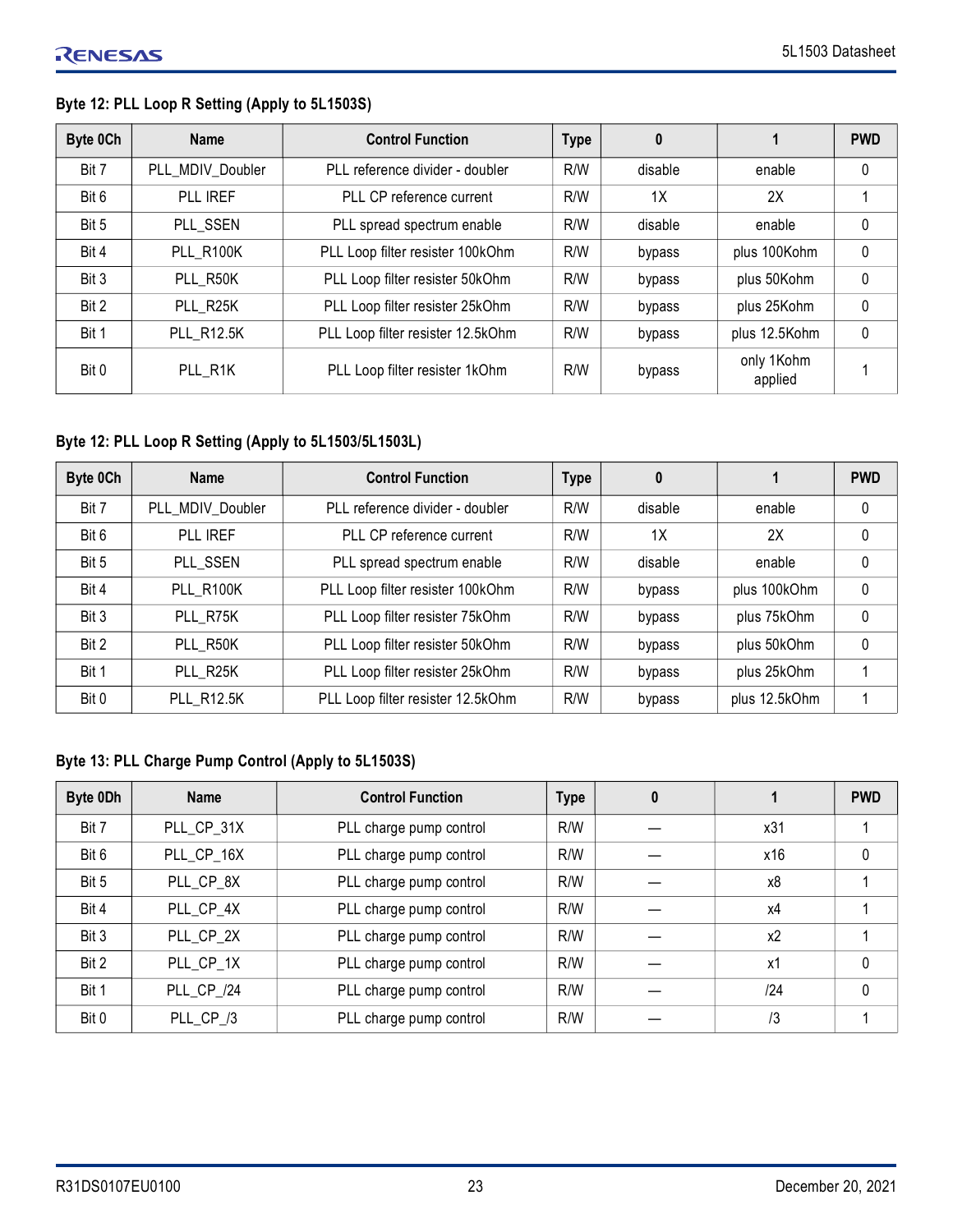## **Byte 13: PLL Charge Pump Control (Apply to 5L1503/5L1503L)**

| Byte 0Dh | <b>Name</b> | <b>Control Function</b> | <b>Type</b> | 0 |                | <b>PWD</b>   |
|----------|-------------|-------------------------|-------------|---|----------------|--------------|
| Bit 7    | PLL_CP_31X  | PLL charge pump control | R/W         |   | x31            | $\mathbf{0}$ |
| Bit 6    | PLL_CP_16X  | PLL charge pump control | R/W         |   | x16            | $\mathbf 0$  |
| Bit 5    | PLL CP 8X   | PLL charge pump control | R/W         |   | x8             | $\mathbf 0$  |
| Bit 4    | PLL_CP_4X   | PLL charge pump control | R/W         |   | x4             |              |
| Bit 3    | PLL CP 2X   | PLL charge pump control | R/W         |   | x <sub>2</sub> | $\mathbf 0$  |
| Bit 2    | PLL CP 1X   | PLL charge pump control | R/W         |   | x1             |              |
| Bit 1    | PLL CP /24  | PLL charge pump control | R/W         |   | 124            |              |
| Bit 0    | PLL_CP_/3   | PLL charge pump control | R/W         |   | /3             | $\mathbf{0}$ |

## **Byte 14: Output Divider1 Control (Apply to 5L1503S)**

| Byte 0Eh | <b>Name</b>                  | <b>Control Function</b>       | <b>Type</b> | 0                                |                                       | <b>PWD</b> |
|----------|------------------------------|-------------------------------|-------------|----------------------------------|---------------------------------------|------------|
| Bit 7    | OUTDIV1[4]                   | Output divider1 control bit 4 | R/W         |                                  | 0                                     |            |
| Bit 6    | OUTDIV1[3]                   | Output divider1 control bit 3 | R/W         | $DIV1[3:2] = 1, 3, 5, 7, 9, 11;$ |                                       |            |
| Bit 5    | OUTDIV1[2]                   | Output divider1 control bit 2 | R/W         | $DIV1[1:0] = 1, 2, 4, 8;$        | 0                                     |            |
| Bit 4    | OUTDIV1[1]                   | Output divider1 control bit 1 | R/W         | DefaultDivider= $00001 = 3$      |                                       |            |
| Bit 3    | OUTDIV1[0]                   | Output divider1 control bit 0 | R/W         |                                  |                                       | 0          |
| Bit 2    | <b>OUTDIV2 Source Select</b> | <b>OUTDIV2 Source Select</b>  | R/W         | From REF                         | OUTDIV2 Source                        | 0          |
| Bit 1    | <b>OUTDIV1 Source Select</b> | <b>OUTDIV1 Source Select</b>  | R/W         | From REF                         | From PLL                              |            |
| Bit 0    | OUTDIV1 Seed                 | <b>OUTDIV1 Seed</b>           | R/W         | disabled                         | enable seed to<br>OUTDIV <sub>2</sub> | 0          |

## **Byte 14: Output Divider1 Control (Apply to 5L1503/5L1503L)**

| Byte 0Eh | <b>Name</b>                  | <b>Control Function</b>       | <b>Type</b> | 0                                    |                                       | <b>PWD</b> |
|----------|------------------------------|-------------------------------|-------------|--------------------------------------|---------------------------------------|------------|
| Bit 7    | OUTDIV1[4]                   | Output divider1 control bit 4 | R/W         |                                      | 0                                     |            |
| Bit 6    | OUTDIV1[3]                   | Output divider1 control bit 3 | R/W         | DIV1[3:2]=1,3,5,7,9,11;              | 0                                     |            |
| Bit 5    | OUTDIV1[2]                   | Output divider1 control bit 2 | R/W         | DIV1[1:0]=1,2,4,8; Default Divider = | 0                                     |            |
| Bit 4    | OUTDIV1[1]                   | Output divider1 control bit 1 | R/W         | $00001 = 3$                          | 0                                     |            |
| Bit 3    | OUTDIV1[0]                   | Output divider1 control bit 0 | R/W         |                                      |                                       |            |
| Bit 2    | <b>OUTDIV2 Source Select</b> | OUTDIV2 Source Select         | R/W         | From REF                             | OUTDIV2 Source                        | 0          |
| Bit 1    | <b>OUTDIV1 Source Select</b> | <b>OUTDIV1 Source Select</b>  | R/W         | From REF                             | From PLL                              |            |
| Bit 0    | OUTDIV1 Seed                 | <b>OUTDIV1 Seed</b>           | R/W         | disabled                             | enable seed to<br>OUTDIV <sub>2</sub> | 0          |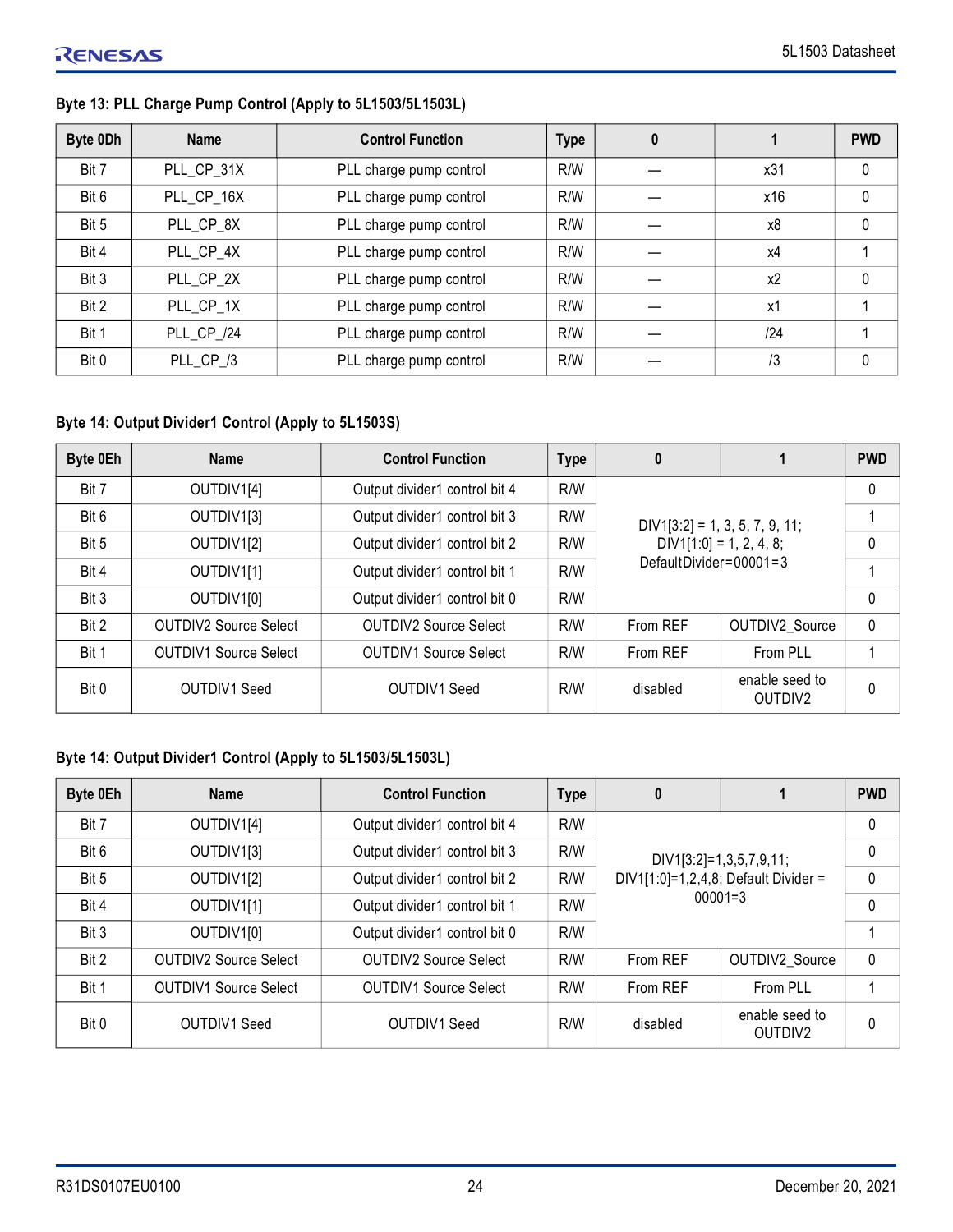## **Byte 15: Output Divider 2 Control**

| Byte 0Fh | <b>Name</b>  | <b>Control Function</b>       | <b>Type</b> | 0                                                                       |              | <b>PWD</b>   |  |
|----------|--------------|-------------------------------|-------------|-------------------------------------------------------------------------|--------------|--------------|--|
| Bit 7    | OUTDIV2[4]   | Output divider2 control bit 4 | R/W         |                                                                         | $\mathbf{0}$ |              |  |
| Bit 6    | OUTDIV2[3]   | Output divider2 control bit 3 | R/W         |                                                                         |              |              |  |
| Bit 5    | OUTDIV2[2]   | Output divider2 control bit 2 | R/W         | DIV1[3:2]=1,3,5,7,9,11; DIV1[1:0]=1,2,4,8;<br>DefaultDivider= $00001=3$ | 0            |              |  |
| Bit 4    | OUTDIV2[1]   | Output divider2 control bit 1 | R/W         |                                                                         | $\mathbf{0}$ |              |  |
| Bit 3    | OUTDIV2[0]   | Output divider2 control bit 0 | R/W         |                                                                         |              |              |  |
| Bit 2    | OUT3 OUT TRI | <b>OUT3 State Select</b>      | R/W         | normal                                                                  | Tristate     | $\Omega$     |  |
| Bit 1    | OUT2 OUT TRI | <b>OUT2 State Select</b>      | R/W         | normal                                                                  | Tristate     | $\Omega$     |  |
| Bit 0    | OUT1 OUT TRI | <b>OUT1 State Select</b>      | R/W         | normal                                                                  | Tristate     | $\mathbf{0}$ |  |

## **Byte 16: PLL Operation Control Register**

| Byte 10h | <b>Name</b>         | <b>Control Function</b>            | <b>Type</b> | 0                             |              | <b>PWD</b>   |
|----------|---------------------|------------------------------------|-------------|-------------------------------|--------------|--------------|
| Bit 7    | OUT1 EN             | OUT1 output enable control         | R/W         | disable                       | enable       |              |
| Bit 6    | OE1_fun_sel[1]      | OE1 pin function selection bit 1   | R/W         | 10: OUT1 PPS<br>11: DFC0      |              | $\mathbf{0}$ |
| Bit 5    | OE1_fun_sel[0]      | OE1 pin function selection bit 0   | R/W         | $01:$ PD#                     | 00: OUT1 OF  | $\mathbf{0}$ |
| Bit 4    | OUT2 EN             | OUT2 output enable control         | R/W         | disable                       | enable       |              |
| Bit 3    | OE2_fun_sel[1]      | OE2 pin function selection bit 1   | R/W         | 11: DFC1                      | 10: OUT2 PPS | $\Omega$     |
| Bit 2    | OE2_fun_sel[0]      | OE2 pin function selection bit 0   | R/W         | 00: OUT2 OE<br>01: Config_SEL |              | $\Omega$     |
| Bit 1    | <b>OUT2</b> Freerun | <b>OUT2</b> Freerun enable control | R/W         | Freerun                       | normal       |              |
| Bit 0    | OUT1 Freerun        | <b>OUT1</b> Freerun enable control | R/W         | Freerun                       | normal       | $\mathbf{0}$ |

## **Byte 17: OE and DFC Control**

| Byte 11h | <b>Name</b>          | <b>Control Function</b>     | <b>Type</b> | 0                       |                      | <b>PWD</b>   |
|----------|----------------------|-----------------------------|-------------|-------------------------|----------------------|--------------|
| Bit 7    | <b>OUT1 CLKSEL 1</b> | OUT1 output clock selection | R/W         | 00: CLK32K, 01: OUTDIV2 |                      | $\mathbf{0}$ |
| Bit 6    | <b>OUT1 CLKSEL 0</b> | OUT1 output clock selection | R/W         |                         | 10: NA, 11: OUTDIV1  | $\mathbf{0}$ |
| Bit 5    | <b>OUT2 CLKSEL 1</b> | OUT2 output clock selection | R/W         | 00: CLK32K, 01: OUTDIV2 |                      |              |
| Bit 4    | OUT2 CLKSEL 0        | OUT2 output clock selection | R/W         | 10: NA, 11: OUTDIV1     |                      |              |
| Bit 3    | <b>OUT3 CLKSEL 1</b> | OUT3 output clock selection | R/W         | 00: CLK32K, 01: OUTDIV2 |                      |              |
| Bit 2    | OUT3 CLKSEL 0        | OUT3 output clock selection | R/W         |                         | 10: REF, 11: OUTDIV1 | $\mathbf{0}$ |
| Bit 1    | OUT3 EN              | OUT3 output enable control  | R/W         | disable                 | enable               |              |
| Bit 0    | DFC EN               | DFC function control        | R/W         | disable                 | enable               | 0            |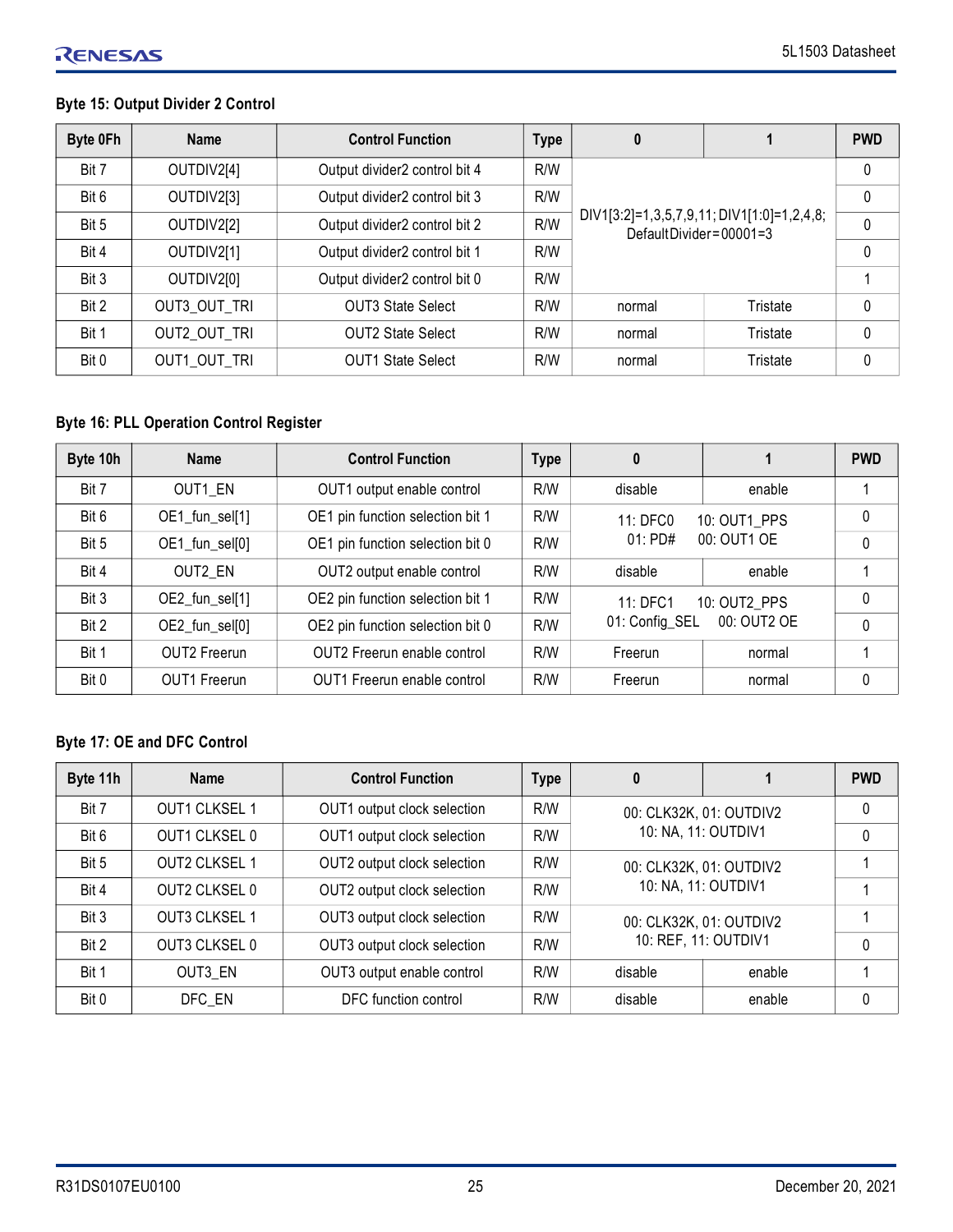## **Byte 18: Control Register**

| Byte 12h | <b>Name</b>       | <b>Control Function</b>        | <b>Type</b> | 0             |                     | <b>PWD</b> |
|----------|-------------------|--------------------------------|-------------|---------------|---------------------|------------|
| Bit 7    | PLL PDB           | PLL Powerdown enable control   | R/W         | Powerdown     | Not powerdown       |            |
| Bit 6    | PLL LOCKBYPASS    | PLL Lock Bypass enable control | R/W         | <b>Bypass</b> | Not Bypass          |            |
| Bit 5    |                   | Reserved                       | R/W         |               |                     | $\Omega$   |
| Bit 4    | PPS PDB EN        | PPS PDB enable control         | R/W         | disable       | enable              | $\Omega$   |
| Bit 3    | PPS2 Timer_sel<1> | PPS2 Timer select bit 1        | R/W         |               | 00: 100µs 01: 200µs | $\Omega$   |
| Bit 2    | PPS2 Timer_sel<0> | PPS2 Timer select bit 0        | R/W         |               | 10:400µs 11:800µs   |            |
| Bit 1    | PPS1 Timer_sel<1> | PPS1 Timer select bit 1        | R/W         |               | 00: 100µs 01: 200µs |            |
| Bit 0    | PPS1 Timer_sel<0> | PPS1 Timer select bit 0        | R/W         |               | 10:400us 11:800us   |            |

## **Byte 19: Control Register**

| Byte 13h | <b>Name</b>            | <b>Control Function</b>              | <b>Type</b> | $\bf{0}$   |          | <b>PWD</b>   |
|----------|------------------------|--------------------------------------|-------------|------------|----------|--------------|
| Bit 7    | <b>OUT1 CLK Invert</b> | OUT1 CLK Invert control              | R/W         | Non-Invert | Invert   | 0            |
| Bit 6    | <b>OUT2 CLK Invert</b> | <b>OUT2 CLK Invert control</b>       | R/W         | Non-Invert | Invert   | $\mathbf{0}$ |
| Bit 5    | <b>OUT3 CLK Invert</b> | <b>OUT3 CLK Invert control</b>       | R/W         | Non-Invert | Invert   | $\mathbf{0}$ |
| Bit 4    | OUT3 Freerun           | OUT3 Freerun enable control          | R/W         | Freerun    | normal   |              |
| Bit 3    | OUT2 Amp OUT 1         | OUT2 Amplitude Select control        | R/W         | 00:1.8V    | 01:1.0V  | $\mathbf{0}$ |
| Bit 2    | OUT2 Amp OUT 0         | OUT2 Amplitude Select control        | R/W         | 10:1.1V    | 11: 1.0V | $\mathbf{0}$ |
| Bit 1    | OUT3 Amp OUT 1         | OUT3 Amplitude Select control        | R/W         | 00:1.8V    | 01:1.0V  | $\Omega$     |
| Bit 0    | OUT3 Amp OUT 0         | <b>OUT3 Amplitude Select control</b> | R/W         | 10:1.1V    | 11: 1.0V | $\mathbf{0}$ |

## **Byte 20: OUT1 and DIV4 Control (Apply to 5L1503/5L1503S)**

| Byte 14h | <b>Name</b>            | <b>Control Function</b>            | <b>Type</b> | 0             |                 | <b>PWD</b> |
|----------|------------------------|------------------------------------|-------------|---------------|-----------------|------------|
| Bit 7    | I <sub>2</sub> C PDB   | chip power down control bit        | R/W         | power down    | normal          |            |
| Bit 6    | Ref_free_run           | Reference clock output (OUT2/OUT3) | R/W         | stop          | freerun         | $\theta$   |
| Bit 5    | free_run_output_config | OUT clocks free run control        | R/W         | OUT2 free run | OUT2/3 free run | $\Omega$   |
| Bit 4    | PDB Invert             | PDB polarity control bit           | R/W         | Non-Invert    | Invert          | $\Omega$   |
| Bit 3    | BYP AC                 | Bypass AC cap in X1 (5L1503 only)  | R/W         | normal        | <b>Bypass</b>   | $\Omega$   |
| Bit 2    | Reserved               |                                    | R/W         |               |                 | $\theta$   |
| Bit 1    | Reserved               |                                    | R/W         |               |                 |            |
| Bit 0    | Reserved               |                                    | R/W         |               |                 |            |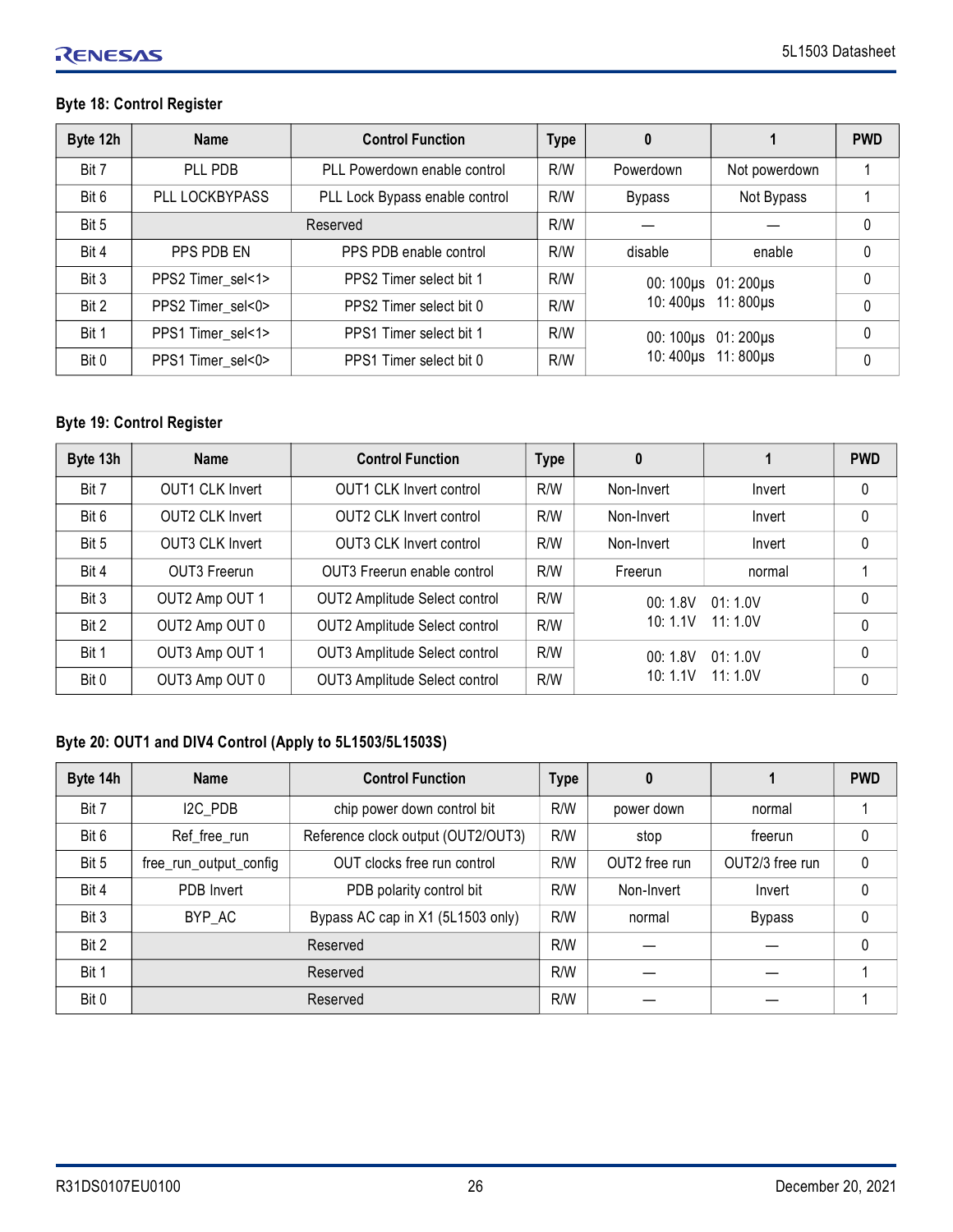## **Byte 20: OUT1 and DIV4 Control (Apply to 5L1503L)**

| Byte 14h | <b>Name</b>                         | <b>Control Function</b>                          | <b>Type</b> | $\boldsymbol{0}$     |                                              | <b>PWD</b>   |
|----------|-------------------------------------|--------------------------------------------------|-------------|----------------------|----------------------------------------------|--------------|
| Bit 7    | I2C PDB                             | chip power down control bit                      | R/W         | power down           | normal                                       |              |
| Bit 6    | Ref_free_run                        | Reference clock output (OUT2/OUT3)               | R/W         | stop                 | freerun                                      | $\mathbf{0}$ |
| Bit 5    | free_run_output_config              | OUT clocks free run control                      | R/W         | OUT2 free run        | OUT2/3 free run                              | $\mathbf{0}$ |
| Bit 4    | PDB Invert                          | PDB polarity control bit                         | R/W         | Non-Invert           | Invert                                       | $\mathbf{0}$ |
| Bit 3    | BYP AC                              | Bypass AC cap in X1                              | R/W         | normal               | Bypass                                       | 0            |
| Bit 2    |                                     |                                                  | R/W         |                      |                                              | $\Omega$     |
| Bit 1    | CLK32K Low Drive Amp<br>Select<2:0> | <b>CLK32K Low Drive Amplitude</b><br>Select<2:0> | R/W         | 000:1.8V<br>011:1.0V | 001:0.8V<br>010:0.9V<br>100:1.1V<br>101:1.2V |              |
| Bit 0    |                                     |                                                  | R/W         |                      |                                              |              |

# <span id="page-26-0"></span>Glossary of Features

## Table 18. Glossary of Features

| Term        | <b>Function Description</b>                                                                                                                                                                                                                                      | Apply to |
|-------------|------------------------------------------------------------------------------------------------------------------------------------------------------------------------------------------------------------------------------------------------------------------|----------|
| <b>DFC</b>  | Dynamic Frequency Control from selected PLL to support two VCO frequencies-two different output<br>frequencies by assigning H/W pin state changes (H-L or L-H). Needs to have frequency change glitch-free<br>function in order to not crash application system. | All      |
| <b>ORT</b>  | Overshoot Reduction Technology-when the PLL performs VCO frequency changes by DFC, or manually<br>programming, the VCO changes frequencies smoothly to target frequency without overshoot or undershoot.                                                         | All      |
| 0E          | Output Enable function. High active. Each output can be controlled by assigned OE pin and the dedicated<br>OE pin can be OTP programmable as Global Power Down function (PD#) or Output enable (OE) or proactive<br>power saving function (PPS).                 | All      |
| <b>PCT</b>  | Programmable Calibration Time, for 32K DCO, the programmable calibration time will help power saving or<br>output accuracy adjustments.                                                                                                                          | All      |
| Glitch-free | The output clock should not have short pulses that will kill the application system, the output frequency<br>switch (based on DFC) should has glitch-free function.                                                                                              | All      |
| SS          | Spread Spectrum Clock                                                                                                                                                                                                                                            | 5L1503S  |
| <b>PPS</b>  | Proactive Power Saving. Utilizes OE pin as monitor pin for end device X2 clock status. See PPS - Proactive<br>Power Saving Function description for details.                                                                                                     | All      |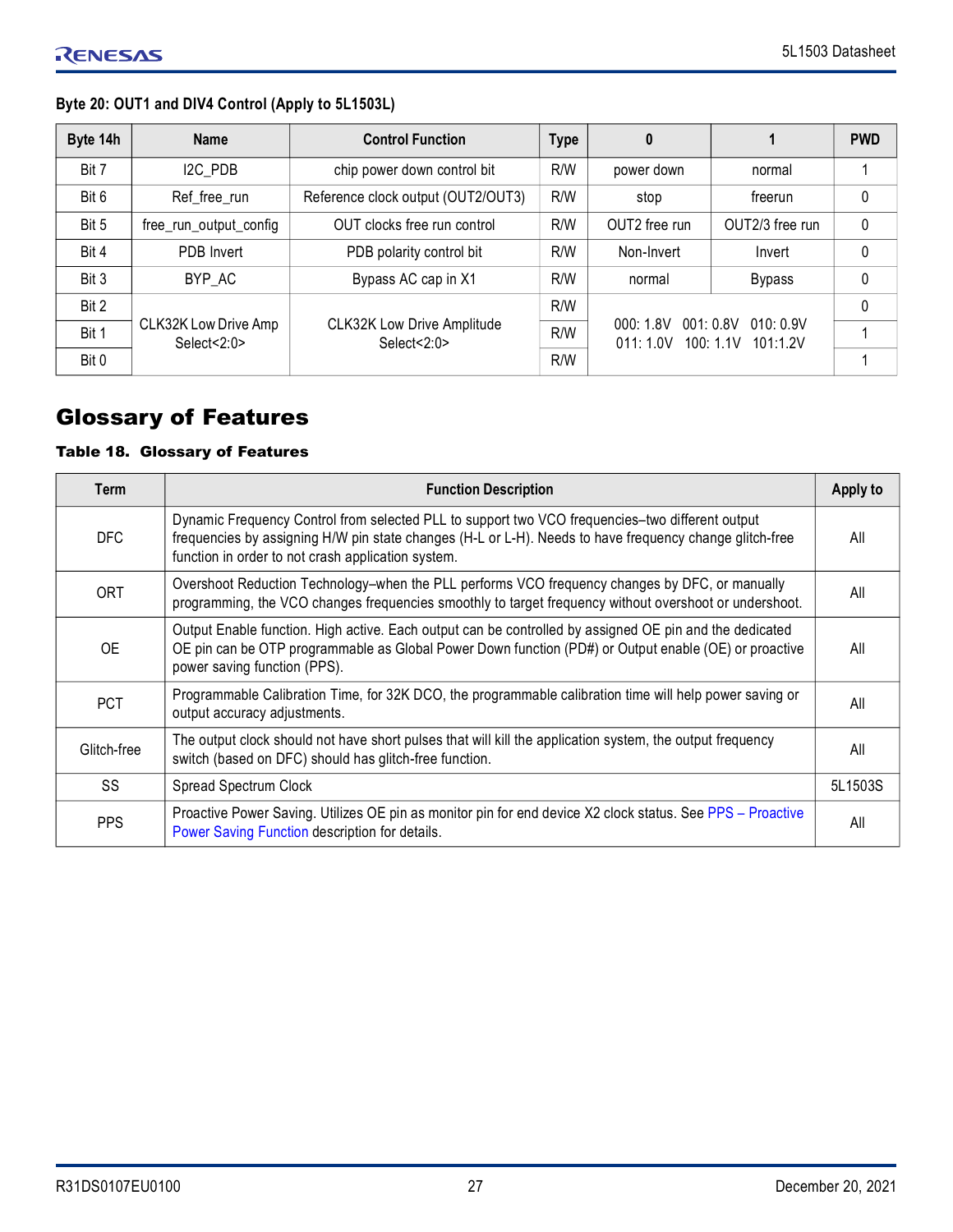# <span id="page-27-0"></span>Package Outline Drawings

The package outline drawings are located at the end of this document and are accessible from the Renesas website (see Ordering Information for POD links). The package information is the most current data available and is subject to change without revision of this document.

# <span id="page-27-1"></span>Ordering Information

| <b>Part Number</b> | <b>Package Description</b>                | <b>Carrier Type</b> | Temp. Range                        |
|--------------------|-------------------------------------------|---------------------|------------------------------------|
| 5L1503-xxxNVGI     | $2.0 \times 2.0 \times 0.55$ mm 10-VFQFPN | Trav                | -40 $^{\circ}$ to +85 $^{\circ}$ C |
| 5L1503-xxxNVGI8    | $2.0 \times 2.0 \times 0.55$ mm 10-VFQFPN | Reel                | -40 $^{\circ}$ to +85 $^{\circ}$ C |
| 5L1503L-xxxNVGI    | $2.0 \times 2.0 \times 0.55$ mm 10-VFQFPN | Trav                | -40 $^{\circ}$ to +85 $^{\circ}$ C |
| 5L1503L-xxxNVGI8   | $2.0 \times 2.0 \times 0.55$ mm 10-VFQFPN | Reel                | -40 $^{\circ}$ to +85 $^{\circ}$ C |
| 5L1503S-xxxNVGI    | $2.0 \times 2.0 \times 0.55$ mm 10-VFQFPN | Trav                | -40 $^{\circ}$ to +85 $^{\circ}$ C |
| 5L1503S-xxxNVGI8   | $2.0 \times 2.0 \times 0.55$ mm 10-VFQFPN | Reel                | -40 $^{\circ}$ to +85 $^{\circ}$ C |

# <span id="page-27-2"></span>Marking Diagrams

**5L1503**

| Axxx<br>YW** |
|--------------|
|              |

- Line 1 is the truncated part number and indicates the following:
	- "A" denotes 5L1503; "xxx" denotes dash code.
	- "B" denotes 5L1503L; "xxx" denotes dash code.
	- "C" denotes 5L1503S; "xxx" denotes dash code.
- Line 2 indicates the following:

• "\*\*" denotes sequential lot number.

• "YW" is the last digit of the year and work week the part was assembled.

### **5L1503L**



## **5L1503S**

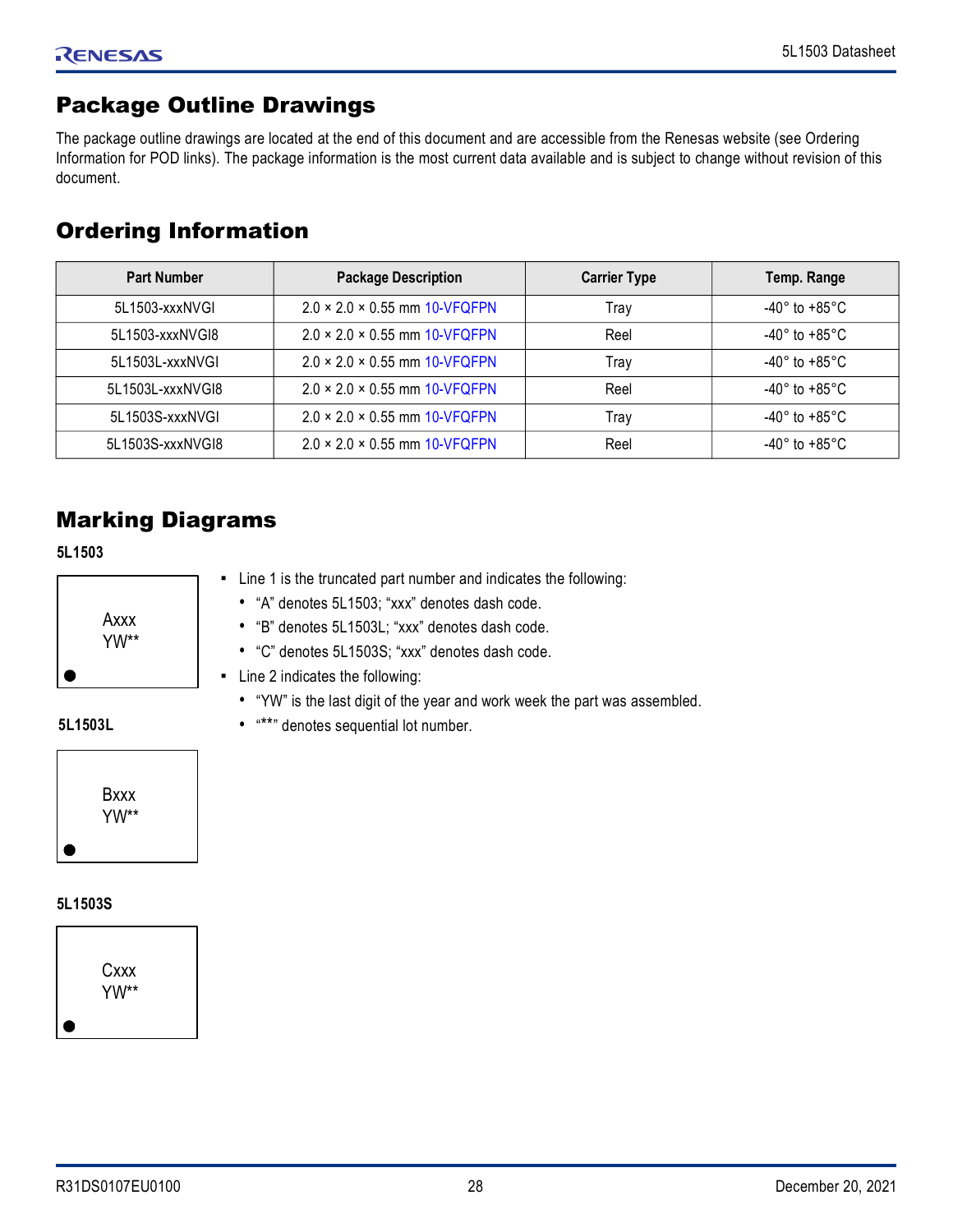# <span id="page-28-0"></span>Revision History

| <b>Revision Date</b> | <b>Description of Change</b>                                                                                                |
|----------------------|-----------------------------------------------------------------------------------------------------------------------------|
| December 20, 2021    | • Rebranded as Renesas.<br>- Updated Package Outline Drawings section and added package hyperlinks to Ordering Information. |
| December 13, 2019    | Updated pinout diagram; swapped names for pins 9 and 10.                                                                    |
| October 17, 2019     | Updated orderable part numbers.                                                                                             |
| June 19, 2019        | Initial release.                                                                                                            |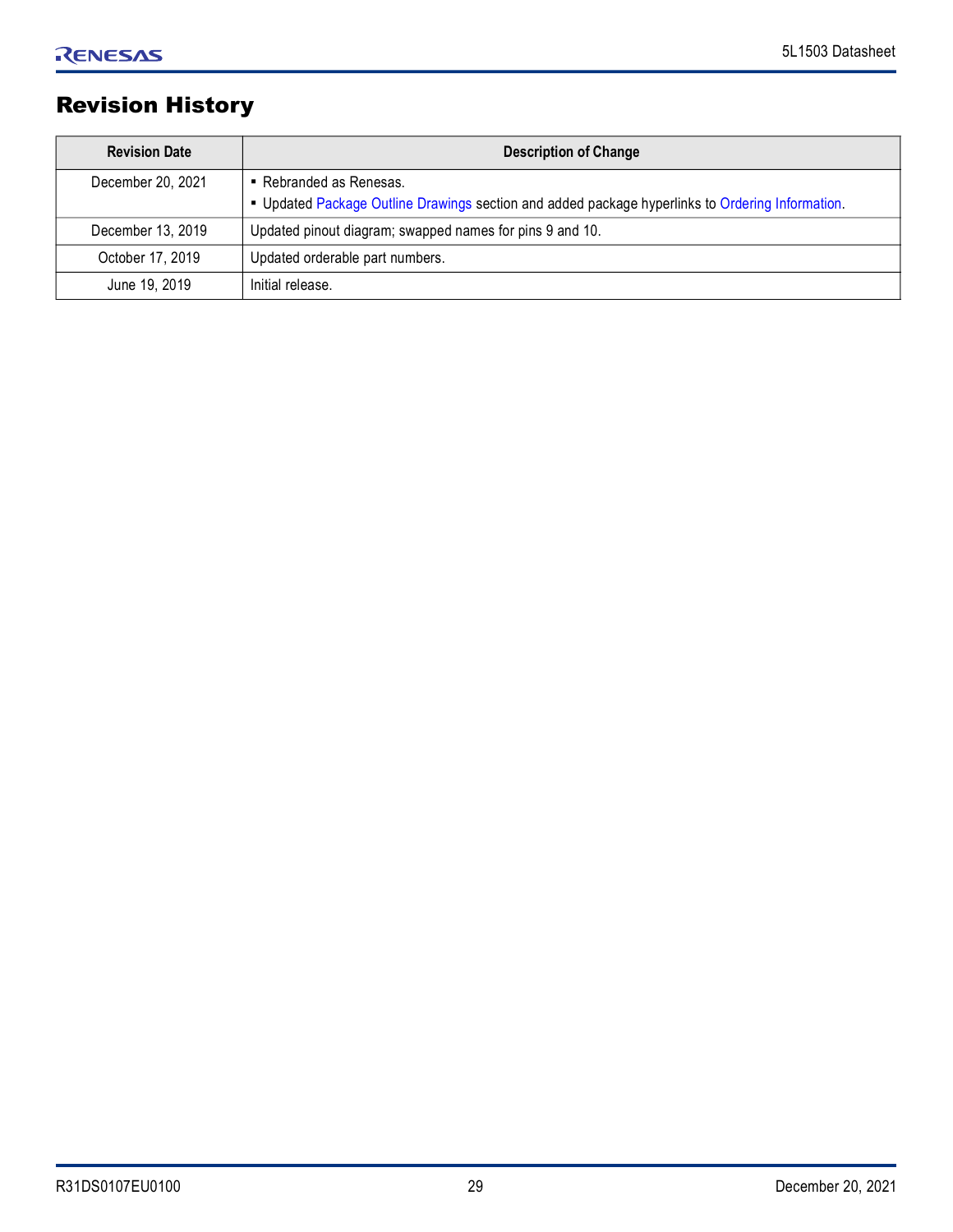